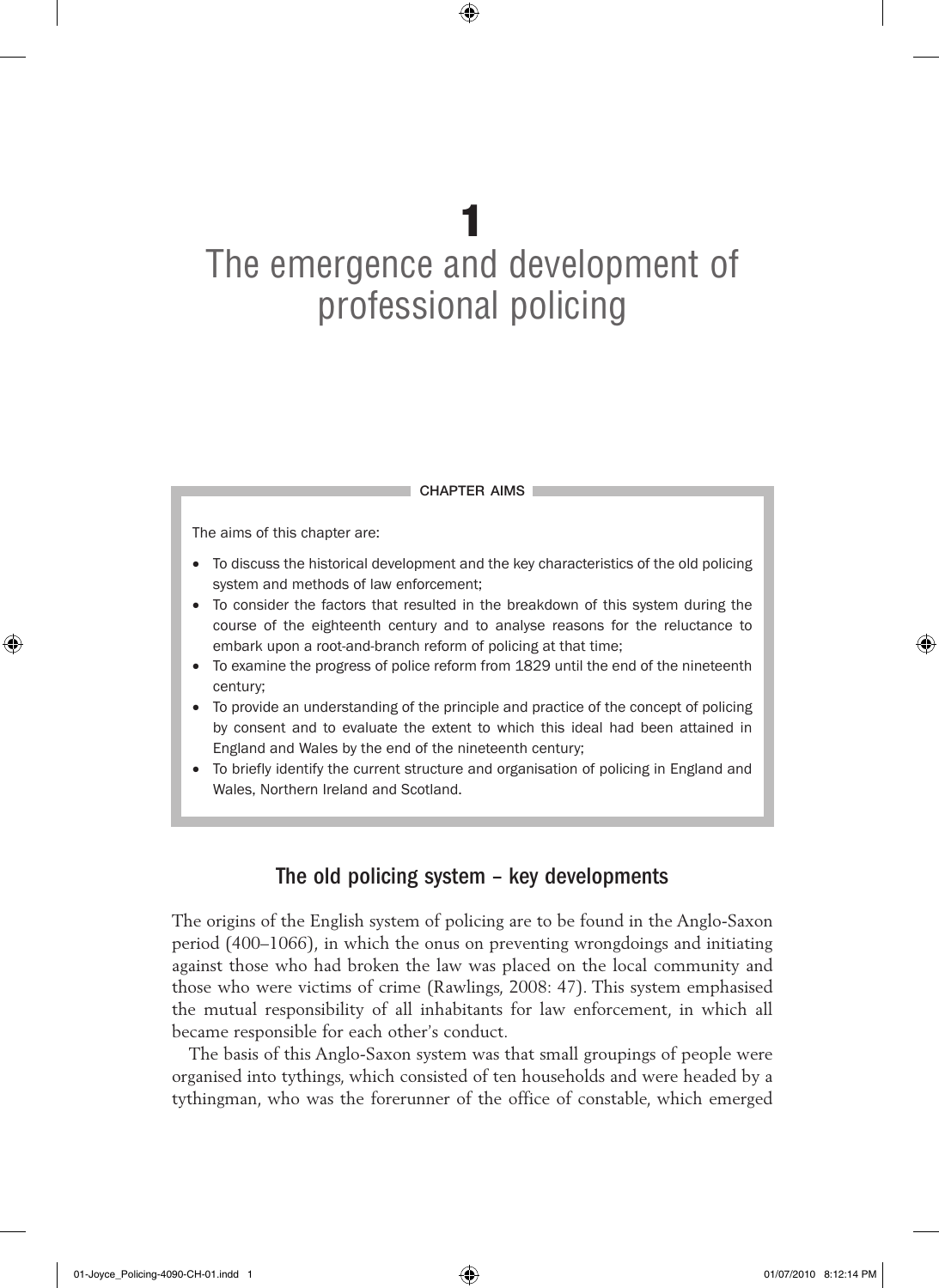during the reign of Edward III during the fourteenth century. In addition to detaining suspected criminals, one of the constable's key functions in that period was to summon the militia. Later, in the Tudor period, functions that related to administering the poor law and enforcing action against vagrants were added to the constables' duties. Tythings were grouped into hundreds, a subdivision of the county (the larger ones of which were divided into units, frequently termed divisions). The hundred was headed by a hundred-man, who exercised a number of functions that included the administration of justice and organising the supply of troops. The office was held by local notables. The hundred-man was responsible to the shire-reeve (or sheriff) who was in charge of the county whose rule was enforced through the sherriff's courts.

⊕

The Norman Conquest (1066) developed this Anglo-Saxon system in a number of important ways. The system of frankpledge built upon the existing principle that households grouped in tythings should exercise joint responsibility for each other's conduct by requiring all adult males to be members of a tything and to swear an oath that they would conduct themselves in a lawful manner. The 1166 Assize at Clarendon required the tything to denounce to the sheriff those of its members suspected of having committed a crime, and the accusation was initially investigated by the tythingman and a jury of 12 members and took place at the tything frankpledge hearings.

The 1285 Statute of Winchester, passed in the reign of Edward I, was an important development in the history of policing in England. It provided for the appointment of two high constables in each hundred, below which were the petty constables in each tything. It also established the principle of local responsibility for police-related matters by introducing the procedure of the hue and cry, whereby all able-bodied citizens were required to help arrest a criminal and required the hundred to compensate the victim of a robbery when the hue and cry had been raised but the offender had escaped.

It also compelled all towns (initially in the summer months) to establish a night watch to guard the entrances to the town and to arrest suspicious strangers. The constable was responsible for supervising these arrangements, which also included improved arrangements for day policing. This new system was referred to as 'watch and ward' (watch by night and ward by day). The duty to participate in the watch was placed on all householders and its role was subsequently developed to that of keeping good order in the town at night.

#### Law enforcement

The early system of law enforcement reflected the power relationships that were characteristic of feudalism – the absence of strong central authority and the dominance of the aristocracy. However, attempts were made to enhance the degree of central control over the system of policing and law enforcement following the

⊕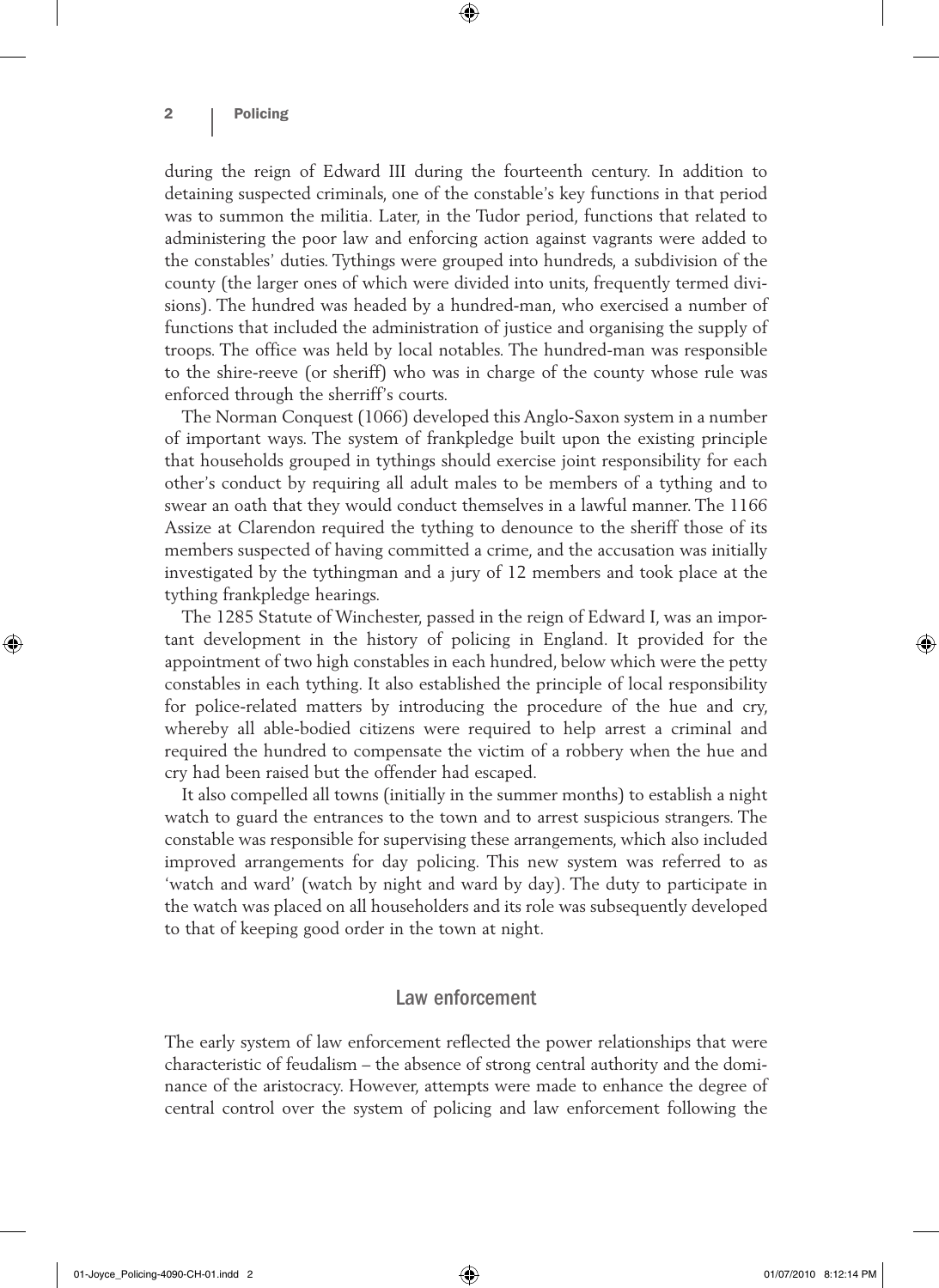Norman Conquest. Officials termed 'Keepers of the Peace' were appointed by Richard I in 1195 to preserve the peace in disturbed areas, and in 1327 Conservators of the Peace were appointed in each county to help preserve law and order. In 1361, Edward III subsequently appointed 'a good and lawful man' in each county, whose role was to maintain the peace and whose functions subsequently expanded into more general forms of law enforcement. These adopted the title given to them in the 1361 legislation as 'justices of the peace', who later assumed the title of 'magistrate' in the sixteenth century. These developments were at the expense of traditional feudal power relationships, one feature of which was the declining role performed by the sheriff towards the end of the twelfth century. By the end of the eleventh century this office tended to be filled by powerful members of the aristocracy, whose power became viewed as a threat to the monarch.

⊕

Justices were appointed by the monarch and owed their allegiance to him. The 1361 Act required that the Justices should meet four times a year to transact business, providing the origins of the Quarter Sessions. Subsequently, in 1605, provision was made for the holding of local sessions, where no jury was required, to conduct minor affairs. This was the origin of Petty Sessions, although this procedure was not given statutory recognition until 1828.

This measure helped to erode the feudal power structure, since those who were appointed as Justices tended to be landowning gentry rather than the feudal elite whose power rested on the ownership of large estates (or 'manors') and were termed the 'lords of the manor' (or court baron). Matters pertaining to the administration of manorial affairs (such as manorial lord–tenant relationships) were dispensed through the manorial court, which was presided over the lord of the manor's steward. Above the manorial court stood the hundred court, whose role extended to the administration of law and order. Some manors were given the judicial powers of Hundred Courts by the Crown and were termed 'courts leet'.

The appointment of constables was technically a matter for the manorial courts or the courts leet, a procedure that helped to assert the pre-eminence of the Justices over the constables and provided the backbone for the 'old' policing system that was in place until the early decades of the nineteenth century. However, as the role of parishes as a unit of local administration increased during the Tudor period, appointments were sometimes made at this level. This trend was accelerated following the restoration of the monarchy in 1660, although manorial courts continued to appoint parish constables in some areas until their role was formally ended by the 1842 Parish Constables Act, when it was transferred to the Justices at Quarter Session.

# Policing during the eighteenth century

By the eighteenth century a system of policing had evolved that was based on constables appointed in each locality (which was often the 'parish' although other

♠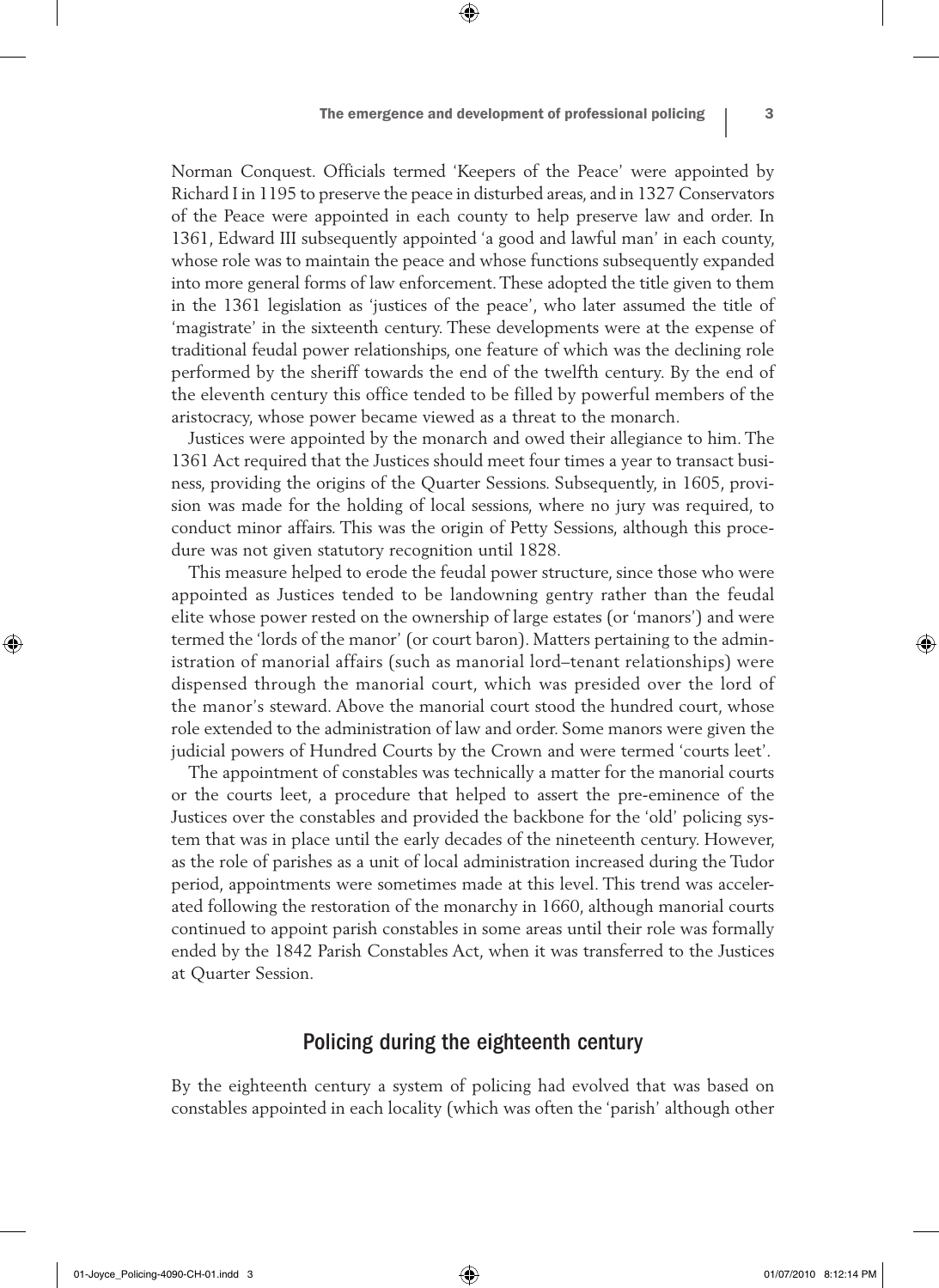jurisdictions such as 'township' were also used), whose role was ultimately supervised by magistrates (although intermediaries such as Head of High Constables appointed by the magistrates at Quarter Session might exercise a more detailed element of supervision). The constables were generally unpaid (although there were some rare local exceptions to this) but they were able to obtain income from fees derived from the administration of justice. They typically served in office for one year.

 $\textcircled{\scriptsize{*}}$ 

This system of policing was faced with a number of problems during the eighteenth century. The role of constables expanded beyond the enforcement of law and order into a wide range of additional functions that included the inspection of alehouses and exercising supervision over the night watch. The duties that the office entailed often resulted in a reluctance to serve by those who were selected, and this problem became more acute as the industrial revolution progressed. The industrial revolution created a new class of urban middle-class property-owners with businesses to run and little time to devote to civic affairs.

In some areas, those who were chosen to act as constables were able to appoint deputies. This procedure was formalised by legislation affecting Westminster in 1756 (Rawlings, 2008: 51) but was not universally permitted. Where it was sanctioned, concern was sometimes expressed by contemporaries concerning the calibre of those who stepped into the office, some of whom were 'scarcely removed from idiotism' (Critchley, 1978: 18). Additionally, by the end of the seventeenth century, a person who apprehended a felon received exemption from a judge (in the form of a certificate commonly called a 'Tyburn Ticket') from serving as a parish constable. These could be sold to persons appointed to this role, who thus had to be replaced by an alternative whose dedication in performing the tasks required of a constable might be lacking.

Voluntarism was also a feature of the night watch, whose functions expanded into that of providing a system of night police in urban areas. In 1735 legislation affecting two London parishes was passed whereby householders substituted the duty to serve in the watch for the ability to pay a rate to employ watchmen (often referred to as 'Old Charlies') to discharge this responsibility, whose role extended to maintaining social order by taking action against drunkenness and prostitutes and targeting persons who were acting suspiciously. Rawlings (2008: 53) observed that by the end of the eighteenth century ventures of this nature (the Watch Acts) extended to other areas of London and beyond.

A further problem affected the magistrates. Although in rural areas these tended to be landowners, shortages of these officials in the towns required selection from other social groupings whose commitment to civic duty was sometimes surpassed by an enthusiasm to use the office as a source of personal gain. This was a particular problem in London, where 'trading justices', who were styled 'a byword for corruption' (Landau and Beattie, 2002: 46), brought considerable disrepute on the office of magistrate by exploiting it in ways that included exacting fees for performing their duties, retaining fines they levied from criminals and

♠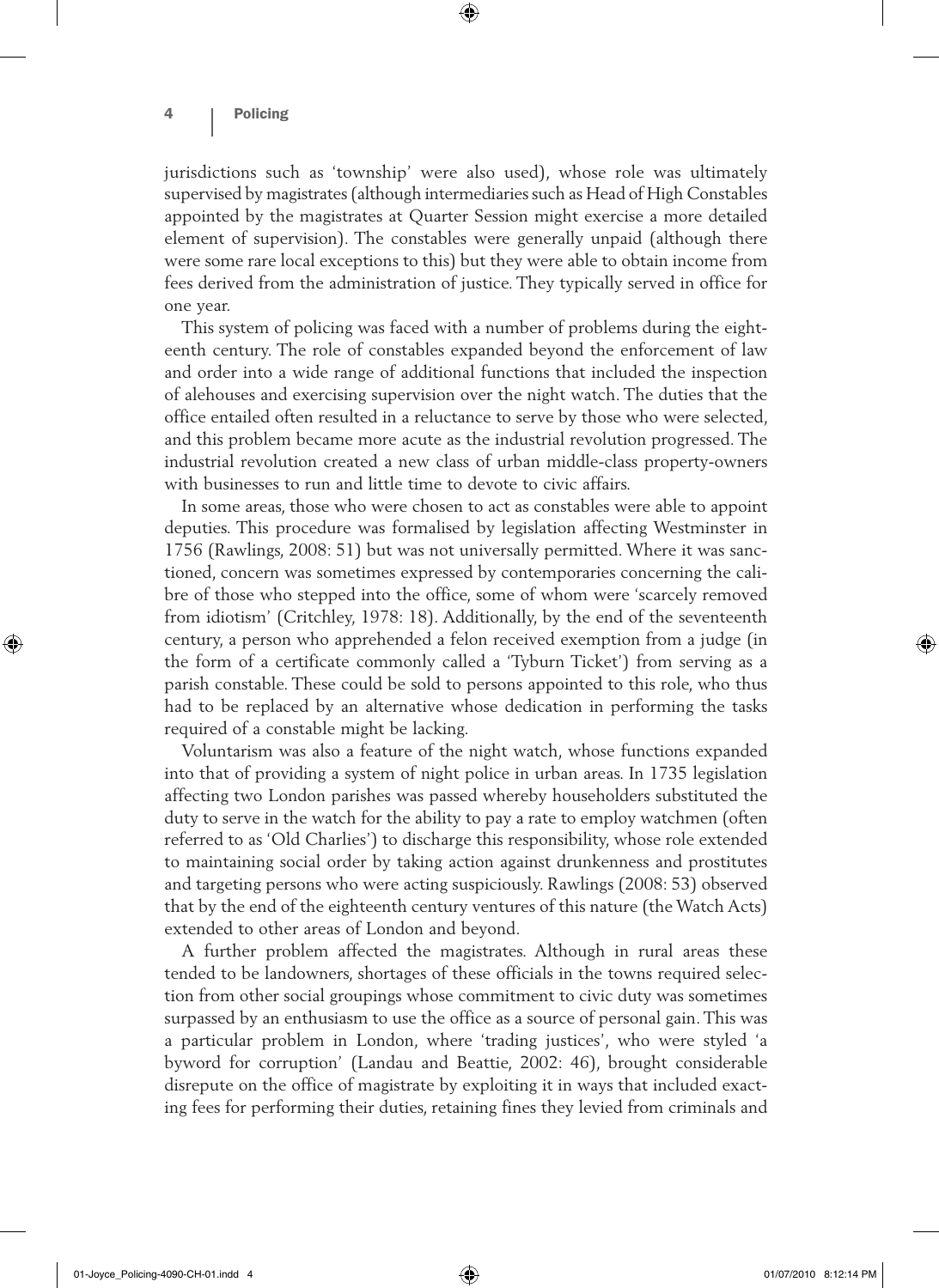colluding with informants. This led to the replacement of unpaid magistrates in London with salaried stipendiaries who operated from Bow Street and latterly from a further seven police offices established by the 1792 Middlesex Justices Act. This reform is discussed in more detail below.

⊕

# The need for fundamental reform

A key difficulty with the old system of policing was that its organisational base (the parish or township) was too small and the numbers of constables supplemented by watchmen too low to counter contemporary crime and public disorder problems or to curb manifestations of immoral behaviour. Although it was impossible to gauge 'real' levels of crime, contemporary observations suggested that 'from the last quarter of the eighteenth century through to the 1820s problems of crime and order maintenance were regarded as particularly acute (Rawlings, 2002: 106).

This issue became a crisis in urban areas where the growth of towns that accompanied the agricultural and industrial revolutions made for transient populations which the historic system could not police effectively. Features of the old system of policing, such as raising the hue and cry, fell into disuse in this changed social setting. It led to the conclusion that 'the breakdown in law and order marched in step with the industrial revolution' (Critchley, 1978: 21). Many contemporaries viewed crime as spiralling out of control while the only solution to outbreaks of disorder was to deploy the military. However, the time taken to move troops from their barracks on to the streets and the cumbersome procedure through which they could be deployed (requiring a magistrate to 'read the Riot Act') often provided time for a riot to take a firm hold. The likely response of the troops was to shoot protesters, which smacked of tyrannical government. These problems were evidenced in the 1780 anti-Catholic Gordon riots, which took place on 2–9 June and entailed the use of cavalry and infantry. Almost 300 people died in this event and around 200 were severely injured.

Attempts to substitute the military with volunteer organisations which included the yeomanry failed to offer an effective remedy, as was revealed in the Peterloo massacre that took place in St Peter's Fields, Manchester, in 1819. Here the death of 11 people and the wounding of over 400 people attending a political demonstration emphasised the need for a non-military force to maintain public order.

#### Police reform during the eighteenth century

Although the old policing system was failing to cope with contemporary crime and law and order problems in English towns, there was a considerable degree of reluctance to institute a root-and-branch reform of the old system. There were

♠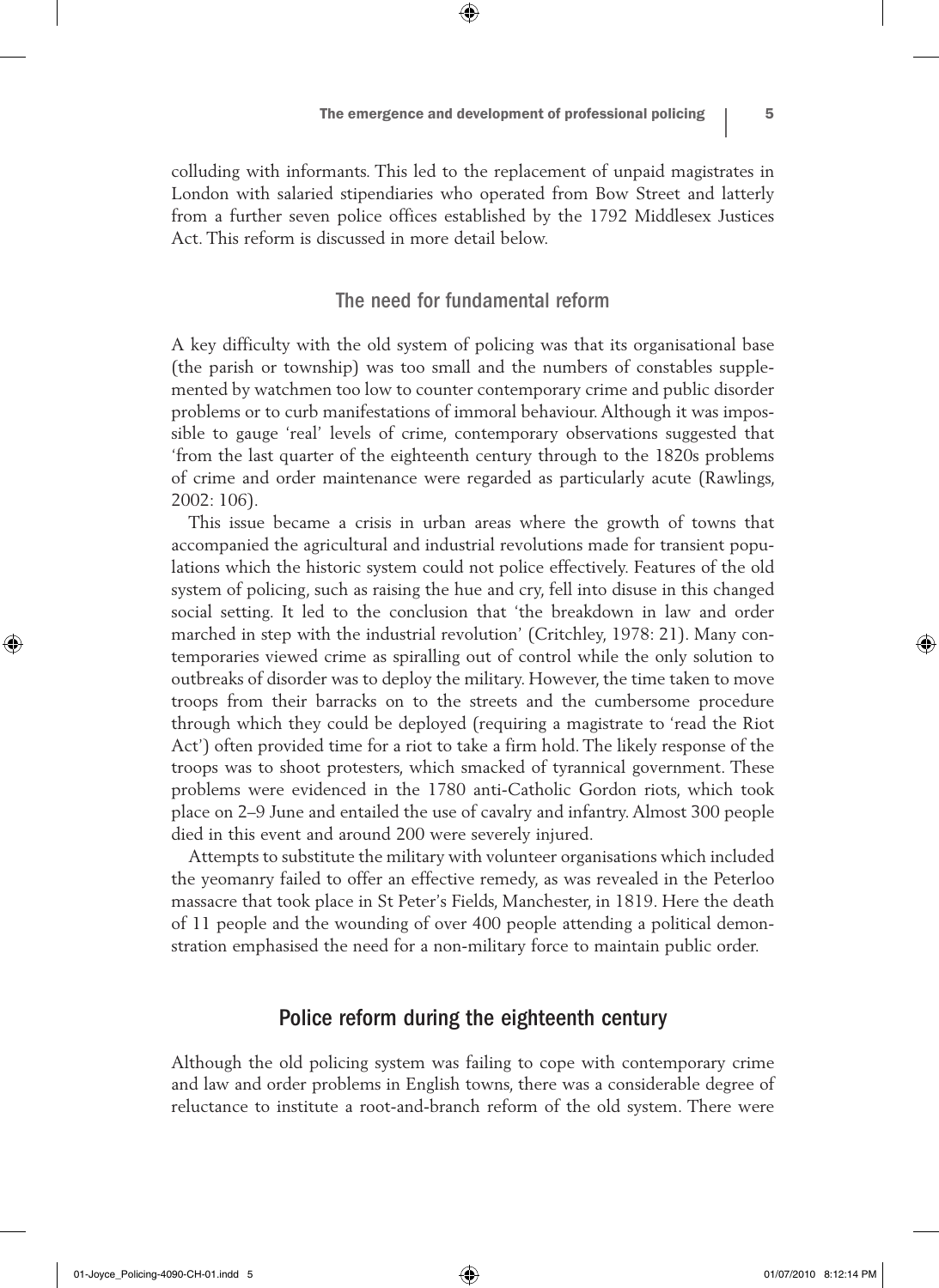several reasons for this, including the sporadic character of crime and disorder, which failed to exert a constant pressure to bring about reform (Critchley, 1978: 41). However, the key explanation for this situation was the desire of local elites to retain control over their own localities. Their concern rested on a perception that a reformed system of policing would be under the control of central government (as was the case in France). It was presented in a manner that went beyond the selfish defence of vested interests to argue that centralised control would lead to abuses, in particular undermining the 'rights and liberties' of English people. This view was shared by 'aristocratic Tories and working class radicals alike' (Reiner, 1985: 13), and was encapsulated in a petition presented to Parliament by Sir Robert Wilson MP in 1830, who argued that the police force could be used 'to crush the liberties of the people' (Sir Robert Wilson, quoted in Rawlings, 2002: 123).

 $\textcircled{\scriptsize{*}}$ 

Objections to the creation of a French-style 'Bourbon police force' were especially evident when, in the wake of the 1780 Gordon Riots, William Pitt's government brought forward a Bill in 1785 to provide for a unified policing system across London to be controlled by three salaried commissioners. Criticism was voiced concerning the powers given to those who would be appointed as police officers under the new arrangements, and also to the nature of control exerted over the new force. On this occasion, opposition from the City of London (which was unhappy about being incorporated into the rest of London under these proposals, thus undermining its self-governing status) succeeded in blocking it. A consequently, a number of initiatives were put forward which sought to prop up rather than replace the old system of policing. The key measures to secure this more limited objective are discussed below.

### Thief-takers

One development to remedy weakness in the historic system of policing was through the use of private detectives. The role of private detectives, or what has been termed 'freelance thief takers' (Rawlings, 2008: 65), was to secure the return of stolen good and/or bring criminals to justice. Thief-takers were paid either by the victim of a crime or from a reward offered by the government in connection with a serious crime such as highway robbery. It was a practice that accelerated in the late eighteenth century. They thus filled a void in the system of policing as the role of constables did not extend to the investigation and prosecution of crime.

However, this system was subject to abuse. Thief-takers might organise the theft of goods and then secure payment for their return or they might extort money from a thief as the price of not handing them over to the authorities. A particular abuse was to act as a go-between between thief and victim to secure the return of stolen property in return for a fee (Morton, 2002: 39–41). This situation was catered for in legislation enacted in 1717 termed the Jonathan Wild Act. This

⊕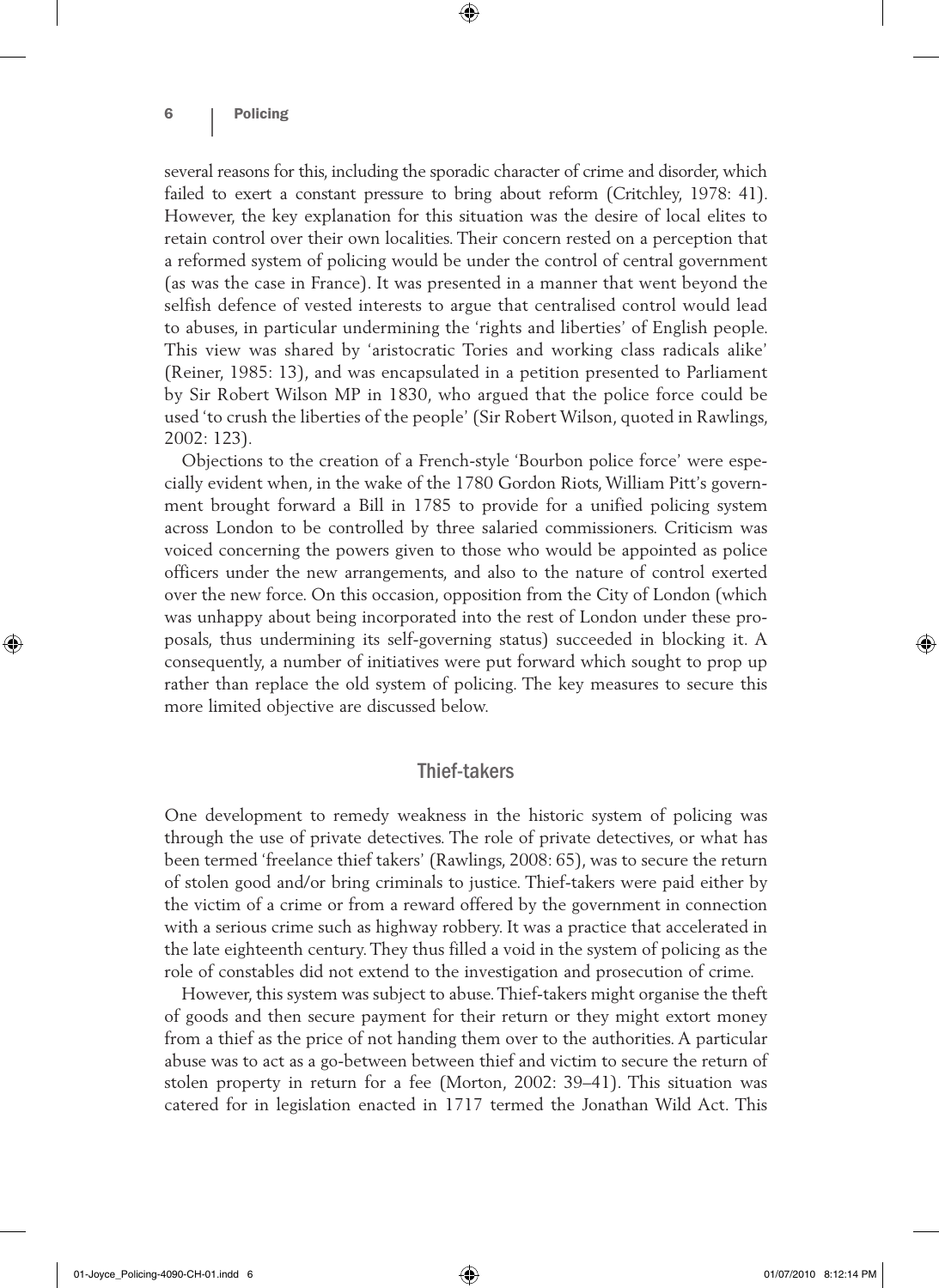measure, which was named after the infamous thief-taker Jonathan Wild, made it a capital offence to receive a reward under the pretext of helping an owner to secure the return of goods in cases where no thief was prosecuted.

 $\textcircled{\scriptsize{*}}$ 

Although the system of private thief-takers was prone to serious abuse (and in this sense can be regarded as an undesirable aspect of the old system of policing), it was not totally ineffective in dealing with criminal activities. Contemporary accounts observed that following Jonathan Wild's execution in 1725 far fewer criminals were brought to justice (Morton, 2002: 43). The role of thief-takers was adversely affected by powers given to magistrates during the 1830s to deny thieftakers a reward. However, they were the forerunners of informants, whose role is discussed in Chapter 2.

The system of privately-employed thief-takers was supplemented in the eighteenth century by those who were financed through public funds. This system originated with the employment by individual magistrates of their own constables to supplement parish constables. An important example of this was the Bow Street Runners, organised by the Fielding brothers who were the Chief Magistrates at Bow Street, London, between 1748 and 1780. The role of the runner was to detect crimes reported to the magistrates' office.

The force was initially paid for by rewards obtained from apprehending criminals (which might be provided by government in order to secure a conviction) and later by a central government grant. Its key significance in the development of policing was that it was outside the control of the parishes within which it operated (Rawlings, 2008: 56). This model was more widely adopted throughout London (with the exception of the City of London) under the provisions of the 1792 Middlesex Justices Act, whereby seven police offices were set up, staffed by stipendiary magistrates who supervised a small number of paid police officers.

#### Private police forces

The formation of private police forces was designed to protect the interests of those who paid for them. An important example of this was the Marine Police, instigated at the suggestion of the London magistrate Patrick Colquhoun in 1798 and initially paid for by merchants operating on the River Thames. This was given official status under the 1800 Thames River Police Act, whose superintending magistrates were under the direct control of the Home Secretary.

#### Policing arrangements associated with Improvement Acts

The employment of paid police officers by ratepayers to supplement the parish constables was a development that occurred in some of the larger urban areas in the

♠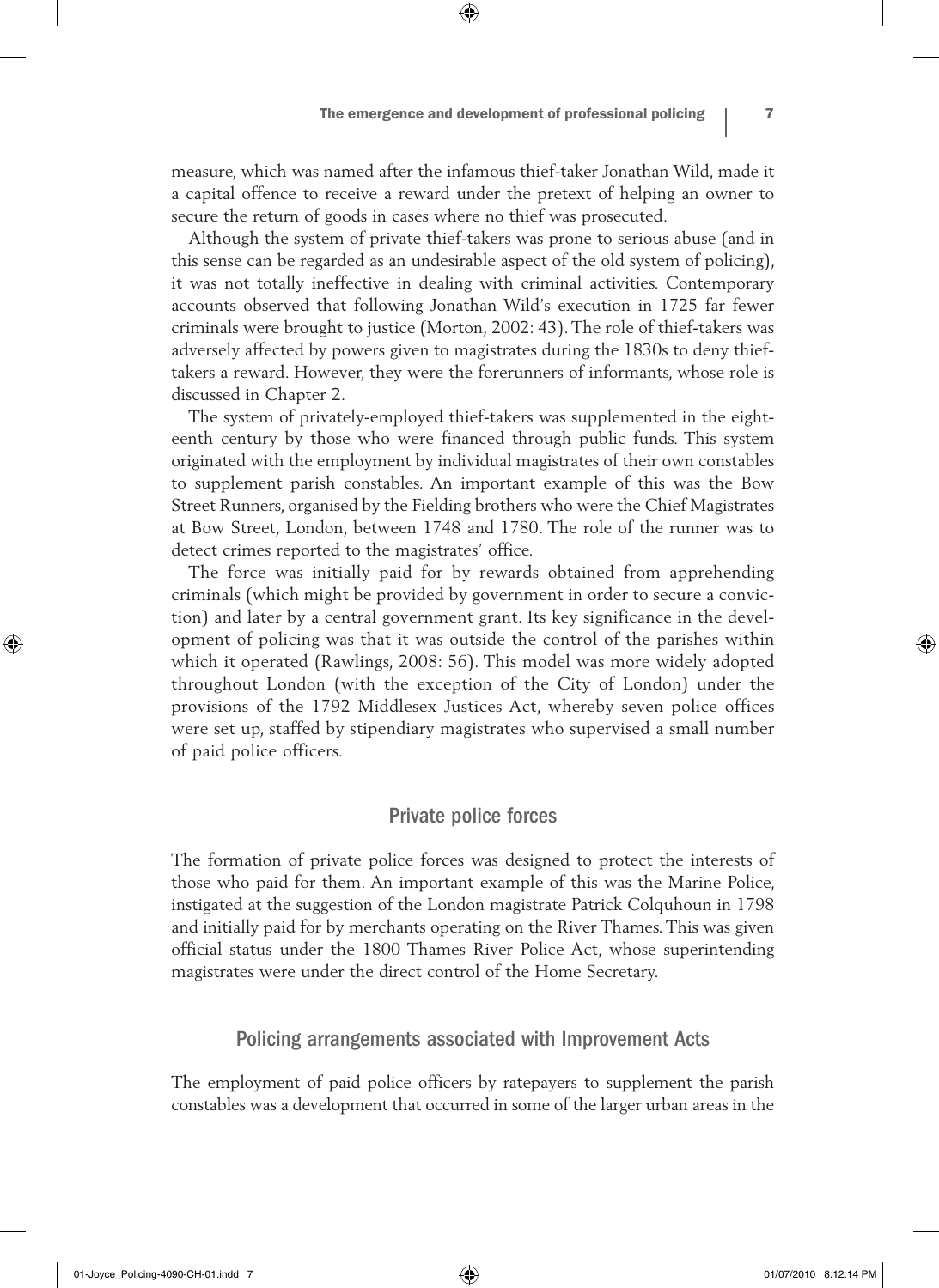late eighteenth and early years of the nineteenth century. It secured Parliamentary approval in the form of Improvement Acts. This legislation authorised rates to be collected to pay for a wide range of municipal services whose actions were supervised by an elected body of ratepayers. An important example of this was the 1792 Manchester and Salford Police Act, which permitted rates to be levied on householders to pay for a range of services that included 'the cleansing, lighting watching and regulation (of) the streets, lanes, passages and places within the towns of Manchester and Salford'. These functions were superintended by an elected body of ratepayers termed 'commissioners'.

⊕

The policing arrangements provided for by legislation of this nature were typically a night watch that operated alongside a day police controlled by the parish constables, whose appointment remained governed by the historic feudal arrangements. The constables could be aided in their work by paid officials such as Beadles.

Legislation of this nature could prove costly and was an option usually adopted by large and wealthy towns, although the 1847 Town Police Clauses Act provided a *pro forma* for local acts of this nature which could be adopted in areas not included in the 1835 Municipal Corporations Act (Steedman, 1984: 15). Additionally, the 1833 Lighting and Watching Act provided a general power for localities to appoint a small number of paid constables. These were controlled and directed by a small committee of 'inspectors' who were elected by ratepayers. The importance of this legislation to the policing of small towns is discussed by Davey (1983).

# Back-up forces to aid in an emergency

Civil emergencies typically took the form of public disorder. The military could be summoned by the civil authority (a magistrate) to deal with the situation but, as has been noted above, this course of action was often inappropriate.

The 1831 Special Constables Act permitted magistrates to enrol special constables in times of emergency. This Act built upon earlier measures in 1673 and 1820, providing for the temporary (but compulsory) enrolment of citizens to deal with specific emergencies. The 1831 Act retained the element of compulsion but this was abandoned in 1835 when legislation made membership of the Special Constabulary a voluntary choice. It was observed, however, that the Special Constabulary was hardest to recruit in the areas where it was most needed, a problem arising from the lack of a substantial middle class in the manufacturing districts (Mather, 1959: 83).

Accordingly, the 1843 Enrolled Pensioners Act provided for the compulsory enrolment of out-pensioners of Chelsea hospital as special constables as a response to public order emergencies, and a further Act of 1846 made similar provisions for out-pensioners of Greenwich hospital (Mather, 1959: 87).

♠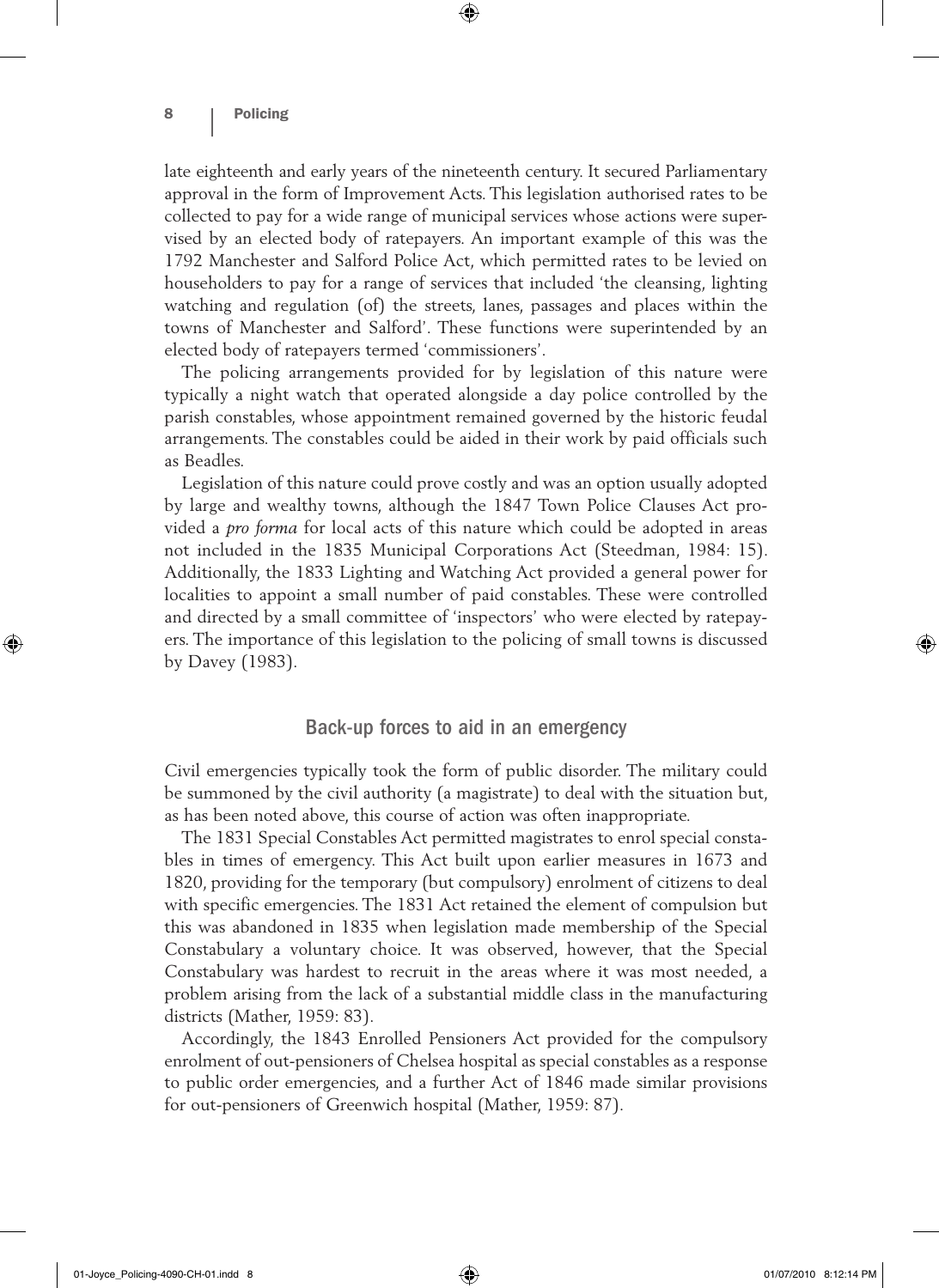# The reinvigoration of the parish constable system

⊕

Crime and disorder were not confined to urban areas, and episodes that included the swing riots and anti-poor law disturbances during the 1830s affected rural areas in the early decades of the nineteenth century. Although the formation of a professional police force was one option available to rural areas following the passage of the 1839 Rural Constabulary Act, as is discussed below, there was a reluctance to do this. As a result, attempts were made to revitalise the operations of the old parish constable system.

The 1842 Parish Constables Act provided for the supervision of parish constables (who could be voluntary or paid) by a superintending constable who was paid for from the county rate and was under the exclusive control of the local Justices. Some areas continued to appoint parish constables even after the creation of a professional policing force under the provisions of the 1856 County and Borough Police Act. Their appointment remained possible under the 1872 Parish Constables Act if the Quarter Sessions felt the appointment justified or where the parish requested the magistrates to do so.

# The development of the new system of policing

The attempts discussed in the previous section to prop up the old system of policing rather than introduce root-and-branch reform met with varying degrees of success. Night watches provided for under Improvement Acts, for example, sometimes offered a relatively effective form of policing (Joyce, 1993: 199–201), some features of which (such as the use of beat patrols) became a subsequent feature of 'new' police forces when these were introduced. Other reforms were, however, less effective. The 1842 Parish Constables Act, for example, were branded a 'complete failure' (Brown, 1998: 178), and there was no consistency in the way in which policing was delivered throughout England and Wales.

These deficiencies justified the establishment of a new, professional, system of policing, in which those who performed the office were paid a wage. This developed slowly during the early decades of the nineteenth century and the main developments to bring it about are referred to below.

# The 1829 Metropolitan Police Act

The 1829 Act provided for a police force across London and the surrounding area, with the exception of the City of London, which developed its own 'new' policing arrangements in the 1839 City of London Police Act. It was initially controlled by two commissioners (Charles Rowan and Richard Mayne) and was under the ultimate control of the Home Secretary.

01-Joyce\_Policing-4090-CH-01.indd 9 01/07/2010 8:12:14 PM

⊕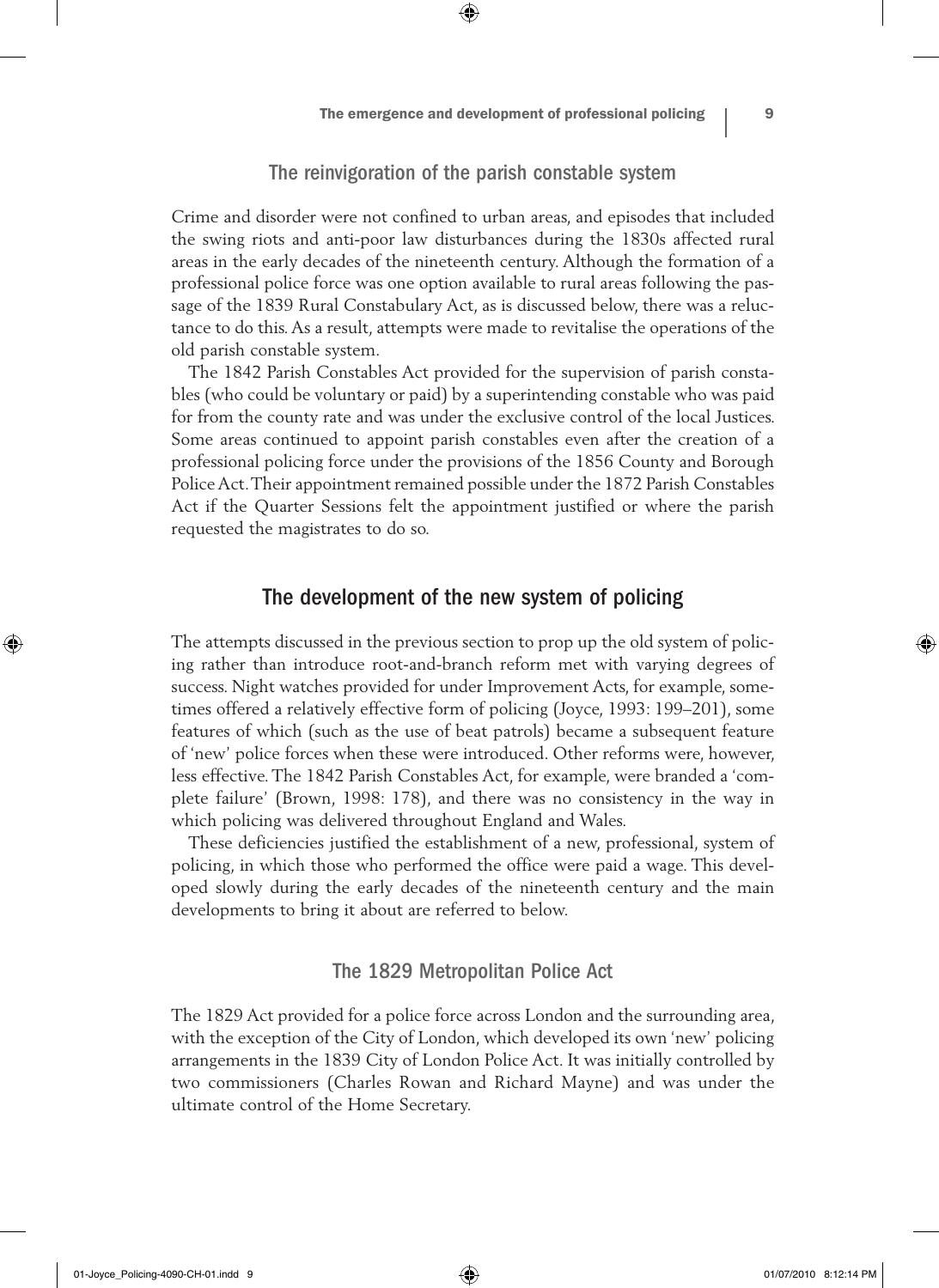# The 1835 Municipal Corporations Act

 $\textcircled{\scriptsize{*}}$ 

This measure was mainly concerned with establishing locally elected councils in urban Britain. It also provided for the creation of police forces that were controlled by a committee of the council termed the Watch Committee and paid for by rates levied on local property owners. The Watch Committee initially exerted a considerable degree of control over local policing arrangements.

Political opposition, which centred on the validity of the Charter of Incorporation creating the new system of urban government, resulted in temporary arrangements being provided for Birmingham, Manchester and Bolton, in which a borough-wide force was placed under the control of a governmentappointed commissioner until the courts had determined the legality of the Charter of Incorporation. (The background to the 1839 Manchester Police Act is discussed in Joyce, 1993.)

#### The 1839 Rural Constabulary Act

This Act gave magistrates at Quarter Sessions the *discretionary* power to establish 'new' police forces throughout the county, paid for out of the rates and controlled by a chief constable whom the magistrates appointed. Although subject to considerable control by the magistrates, county forces established by this Act were subject to a greater degree of control by the Home Secretary than their urban counterparts.

This measure was not widely adopted for reasons that included the cost of the new policing arrangements, the belief that an increased number of police officers did not necessary result in a reduction in crime and the ability of magistrates to swear in special constables to cope with public disorder (Emsley, 1983: 77). The 1842 parish constables Act was seen in many rural areas as an alternative to the implementation of the 1839 measure. The Act was also perceived to smack of centralisation, which would entail the loss of the traditional ability of rural elites to retain control over the conduct of their own affairs. Adoption of the measure was also flavoured by political considerations, the Tories being against reform and the Whigs supportive of it. Thus by the end of 1841 the legislation had been adopted in 22 English counties in whole or in part (Eastwood, 1994: 240).

#### The 1856 County and Borough Police Act

This legislation made it compulsory for 'new' police forces to be established in both towns and counties. A key reason for this rested on the contemporary concern of the threat of vagrant crime, associated with unemployed soldiers returning from the Crimean War, which required a uniformity in the provision of policing

01-Joyce\_Policing-4090-CH-01.indd 10 01/07/2010 8:12:14 PM

⊕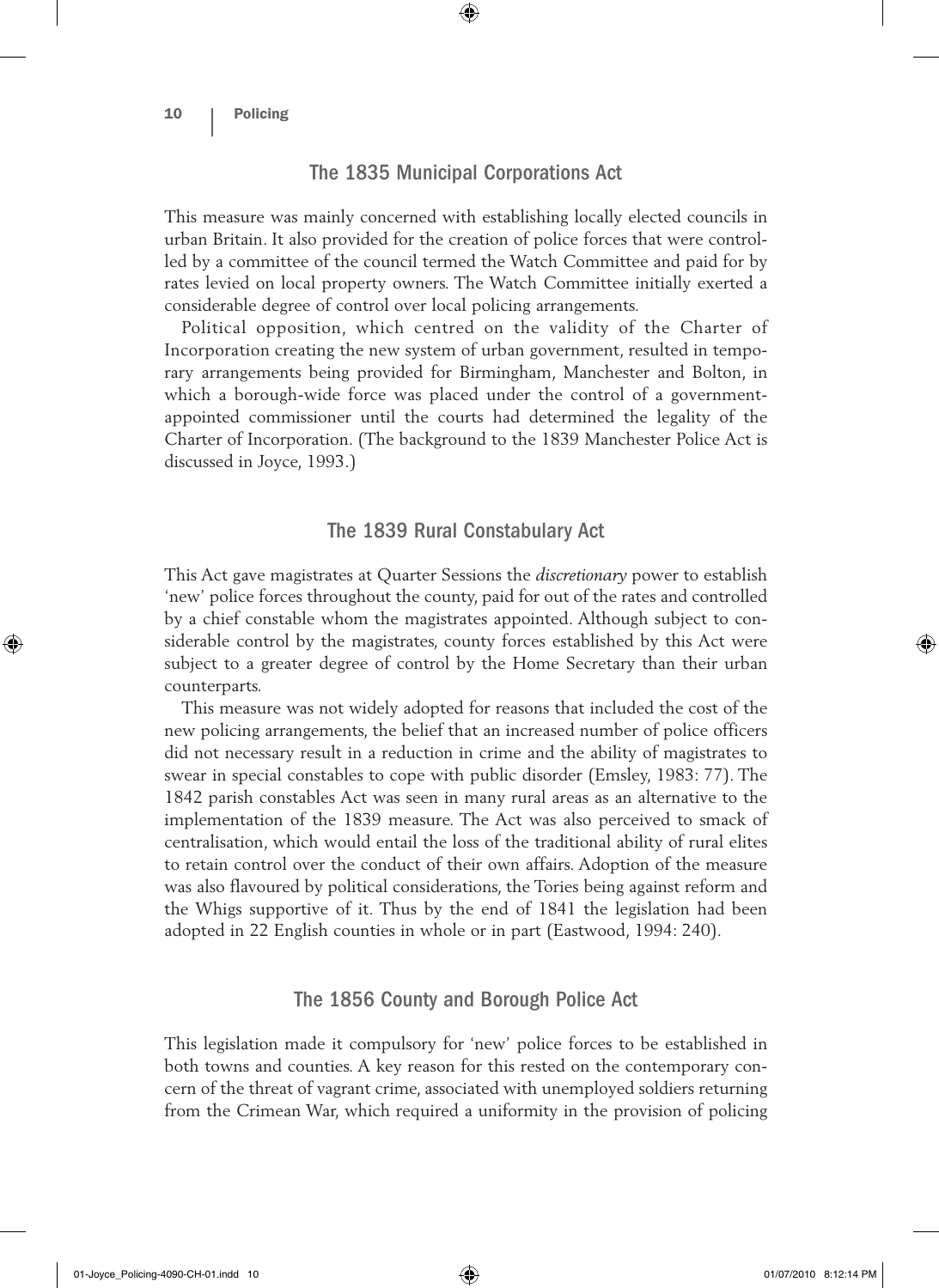across England and Wales that was lacking under existing arrangements (Steedman, 1984: 26). The fear of vagrancy built upon the concern felt by the rural gentry arising from opposition to the 1834 Poor Law Amendment Act and encouraged them to accept a reformed policing system (Rawlings, 2002: 125–126).

⊕

As an inducement to the degree of compulsion, central government funding, initially equivalent to one-quarter of the costs of pay and clothing (increased to one-half in 1874), was given to forces certified as efficient by the newly-created Inspectorate. Additionally, in most counties, the Petty Sessions divisions (rather than Quarter Sessions) were at the apex of police organisation, thereby retaining the geographic and administrative power of individual magistrates (Steedman, 1984: 47).

#### Late nineteenth-century legislation

The development of policing was affected by two Acts enacted in the 1880s. The 1882 Municipal Corporations Act sought to limit the existence of small police forces by providing that newly incorporated boroughs could only have their own police forces if they had a population in excess of 20,000. The 1888 Local Government Act provided that control over county police forces would be discharged by a standing joint committee consisting of 50% elected councillors and 50% magistrates.

# Policing by consent

The above section has referred to the progress and nature of police reform being influenced by a desire not to create a police force under the central direction of central government. This intention also influenced the philosophy of policing, which is the focus of this section.

Reforms to policing in England and Wales during the nineteenth century sought to establish the principle of policing by consent. This approach was embodied in the 'General Instructions' issued to members of the newly-formed Metropolitan Police in 1829, which were echoed in the 'Nine Principles of Police' (Reith, 1956: 287–288). These declarations emphasised the importance of the police service operating with the support of those they policed, and the concern to secure a system of policing by consent influenced a number of developments affecting the manner in which the delivery of policing was constructed in its formative years.

## Local organisation and control

As has been argued above, outside London (where the Home Secretary served as the police authority between 1829 until 1999) policing was organised

01-Joyce\_Policing-4090-CH-01.indd 11 01/07/2010 8:12:14 PM

⊕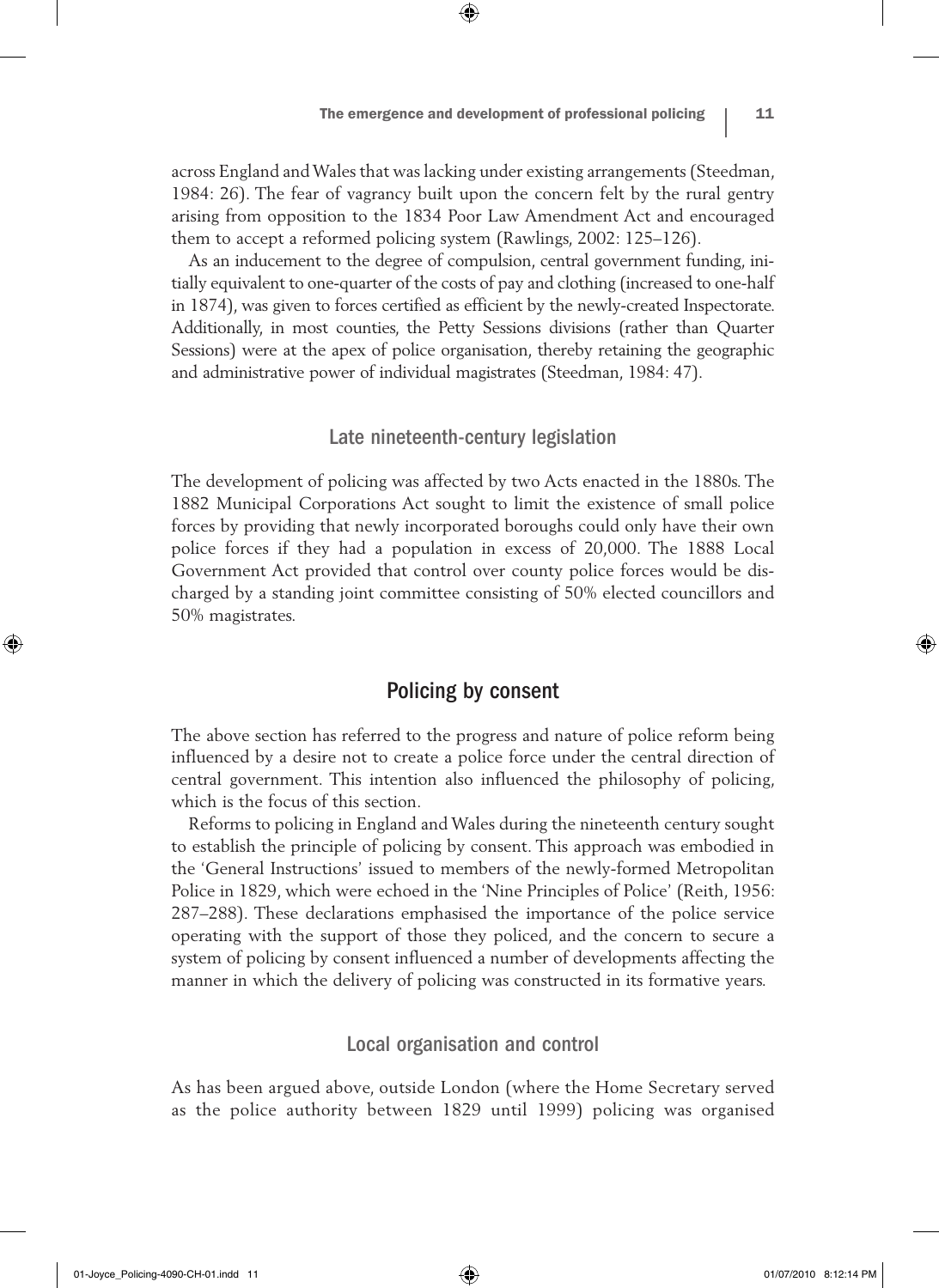locally and controlled by local people who were initially drawn from the property-owning classes. Watch Committees in the towns and magistrates in rural areas exercised considerable authority over policing in its formative years in the nineteenth century in an attempt to dispel the impression that the reformed system would be the agent of the government, trampling roughshod over the rights of the people.

 $\textcircled{\scriptsize{*}}$ 

# The preventive style of policing

One of the main objectives of policing was to prevent crime and this was performed by the home beat method, whereby police officers patrolled small geographic areas on foot. Their task was essentially passive, based on the belief that their physical presence would deter the commission of crime. They were not encouraged to pursue a more active role within the community since actions regarded as an unnecessary intrusion in people's lives would have had an adverse impact on popular support for the reformed system of policing.

The emphasis that was placed on preventive policing was at the expense of detective work, which was given a relatively low profile in early nineteenthcentury police forces. One reason for this was that detectives were popularly equated with spies, and this would have provided the new system of policing with a direct link to the reviled French system of policing. The Metropolitan Police did not establish a detective branch until 1842, which was reorganised as the Criminal Investigation Department (CID) in 1878.

## The rule of law and police powers

From its outset, the performance of professional police officers in England and Wales was subject to constraints imposed by the rule of law. Police officers were required to use formalised procedures against those who had broken the law, and to apply those procedures without fear or favour to those who had transgressed.

Additionally, at the outset of professional policing, officers were given no special powers with which to discharge their duties. The spectre of police officers equipped with an array of powers that might be used in an arbitrary manner was thought to be inconsistent with the citizens' exercise of civil and political liberties. Accordingly, the police were initially able to exercise only common law powers. This emphasised their image as 'citizens in uniform' (Royal Commission on Police Powers and Procedure, 1929), who were 'paid to give full-time attention to duties which are incumbent on every citizen in the interests of community welfare and existence' (Reith, 1956: 288).

⊕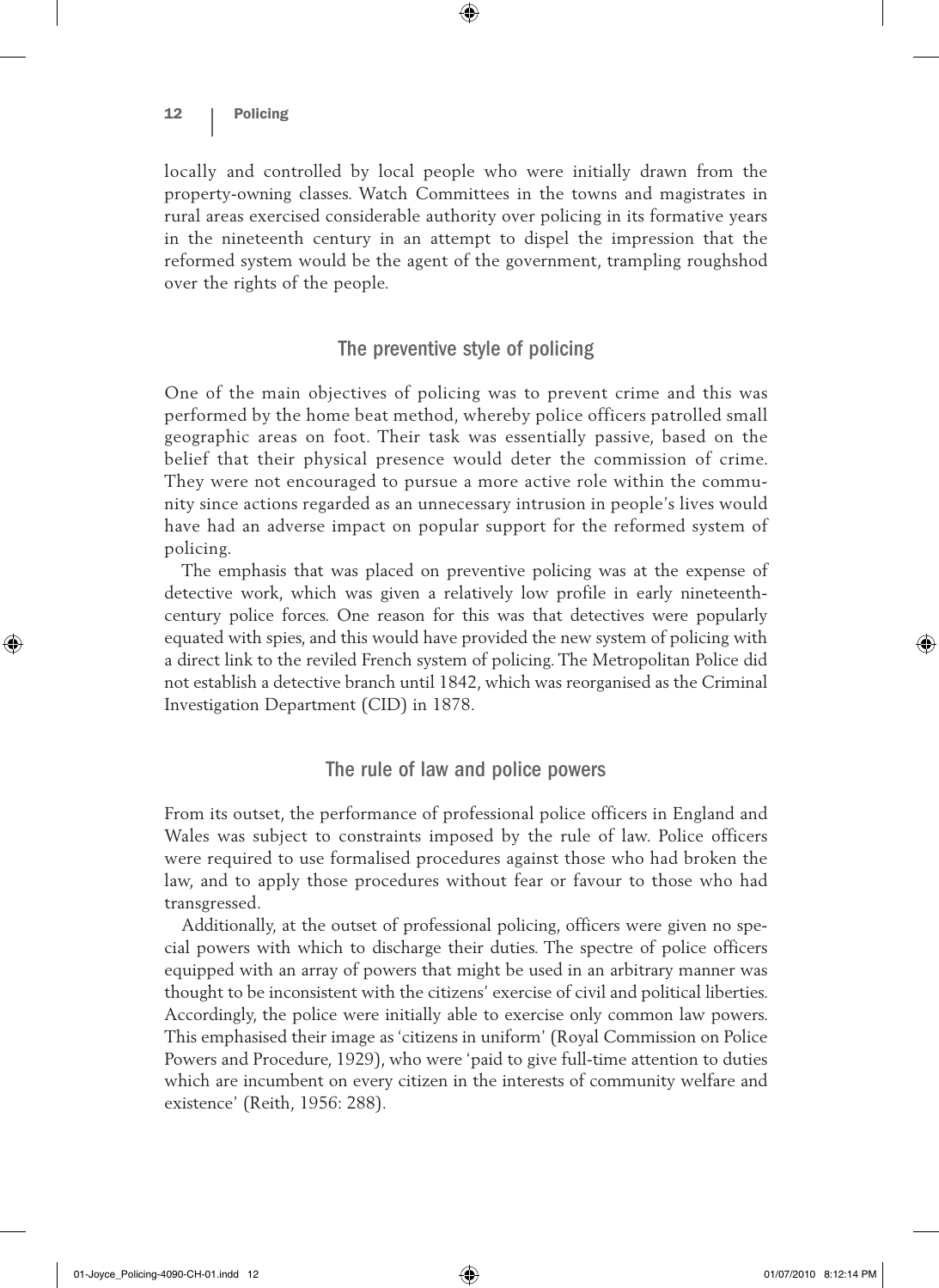# Minimum force

⊕

The desire to dispel the image of the reformed police service as arbitrary and overbearing extended beyond the powers given to police officers and affected the weaponry with which they were provided. It was assumed that there was an inverse correlation between the resort to physical force and obtaining the cooperation of the public for the task of policing. As a result, police officers were not routinely armed and merely carried a truncheon which was designed for their personal protection. The absence of weaponry that could be used in an offensive posture was designed to ensure that when the police were required to intervene to uphold law and order, they would initially rely on 'persuasion, advice and warning' (Reith, 1956: 287) and only if this failed would they use physical force, which should be the minimum that was required to achieve their objective. This concern was also evident in the choice of colour for police uniforms, which were frequently blue or brown but never red, the colour associated with the military.

## The service role of policing

Although a reformed policing system that more effectively protected life and property would appeal to all law-abiding persons, the latter role was clearly of most benefit to the wealthy, who owned property that required protecting. Thus in order to 'sell' policing to a wider audience (and in particular to the working classes), its task extended beyond law enforcement. This was the origin of the 'social service function of the police' (Fielding, 1991: 126), in which a diverse range of activities (some of which were designed to tackle the social causes of crime and others which were not crime-related) were pursued by officers seeking to befriend the community and to dispel the image that police work was exclusively concerned with the exercise of coercive authority against the lower social classes. Several studies (Cumming et al., 1965 and Punch and Naylor 1973) attest to the continued importance of this area of police work in post-war Britain.

#### Recruitment

Initially, police forces deliberately recruited their personnel from the working class (save for the most senior ranks of the service who in the formative years of the reformed system were frequently ex-army officers). A study of the City of Manchester Police Force revealed that between 1859 and 1900 unskilled workers (the bulk of whom described themselves as 'labourers') constituted over 50% of the total intake of officers (Joyce, 1991: 142). This situation meant that police work had the status of a job, the performance of which required little training.

⊕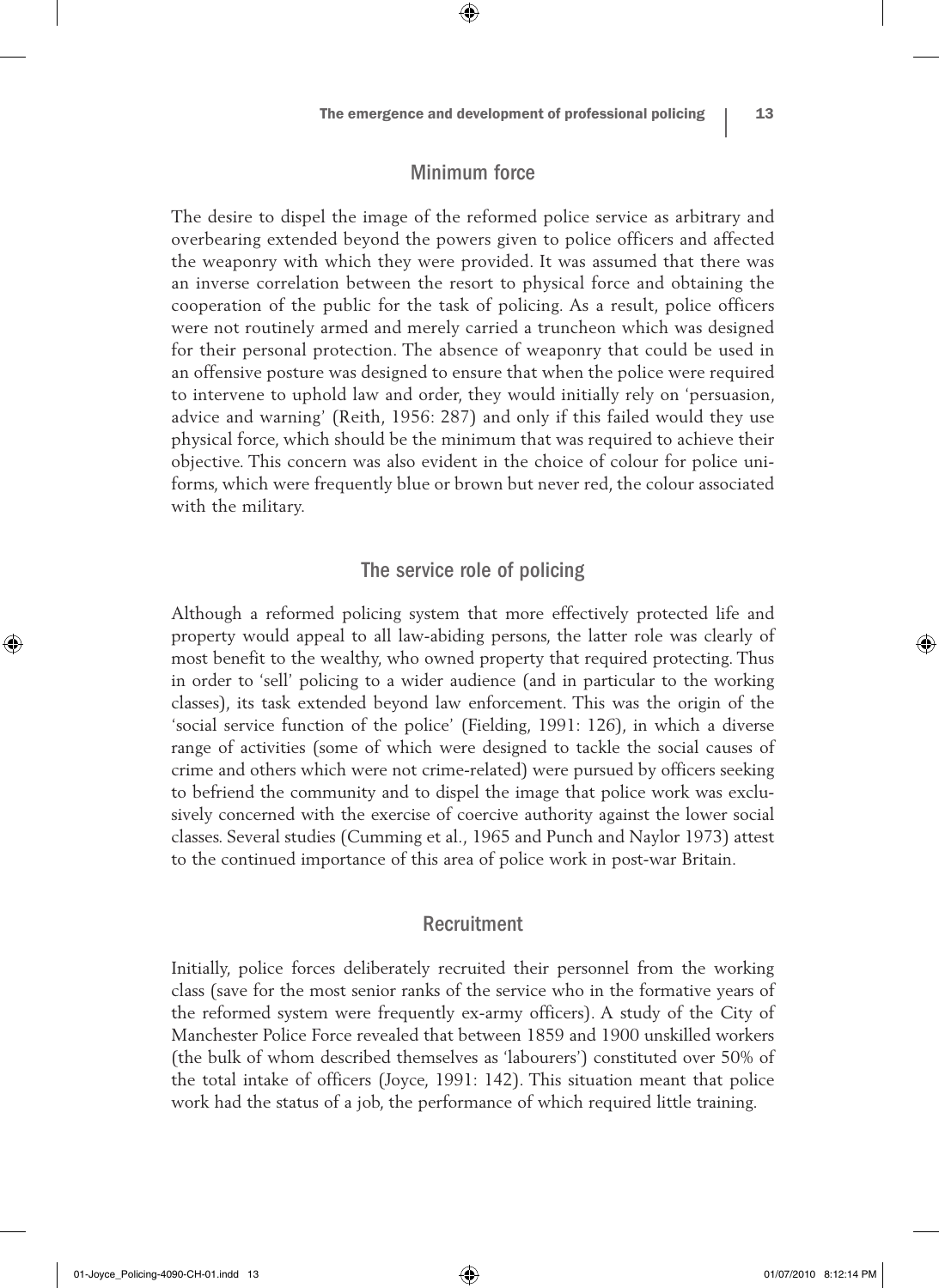This policy of recruiting 'fools dressed in blue' (Steedman, 1984: 7) was partly pursued for economic reasons (since working-class recruits could be paid less than members of higher social groups) but was also a means through which members of the working class could be incorporated into the machinery of the newly emerging capitalist state. The tendency for officers below the rank of chief constable to be selected from serving policemen offered the possibility that police work could be an avenue of social mobility for working-class people.

⊕

Working-class recruitment also ensured that police officers would act deferentially to those who were their social superiors and act in accordance with their interests and instructions with a particular objective of providing 'an ordered and supervised system of control'. This was especially directed against the regulation of vagrants (since these were regarded as potential criminals) (Steedman, 1984: 58–59), but also extended towards behaviour such as prostitution and drunkenness since immoral and disorderly behaviour offended the propertied classes. It was an important factor is securing the consent of 'respectable' people to the new system of policing.

Additionally, the recruitment of police officers from the working class might also aid the attainment of consent between the police and the lower classes. Police officers who were drawn from the lower end of the social scale might find it easier to relate to fellow members of the working class with whom they came into contact, and to discharge their duties without displaying a sense of class hatred towards them. Similar sentiments governed suggestions that were put forward in the late twentieth century in connection with the need to recruit police officers from minority ethnic communities.

# The attainment of policing by consent: orthodox and revisionist accounts

The extent to which the developments that have been discussed above succeeded in securing the consent of all members of society is the subject of much academic debate. The view of orthodox police historians was that initial opposition to the police culminated in the 1830s. The murder of PC Culley at a political rally in Cold Bath Fields, London, in 1833 and the subsequent public enquiry were viewed as an important watermark. Following this, the success of the police in combating crime and disorder was an important underpinning of consent and enabled them to overcome any serious resistance to their presence on the streets and secure the cooperation (hence the consent) of most sections of society (Reith, 1943: 3; Critchley, 1978: 55–56). However, the extent to which consent was obtained has been challenged by revisionist historians.

Orthodox historians focus on crime as a key problem which professional policing was developed to address in the interests of all members of society. However, revisionists emphasise that the motive for police reform was 'the maintenance of

♠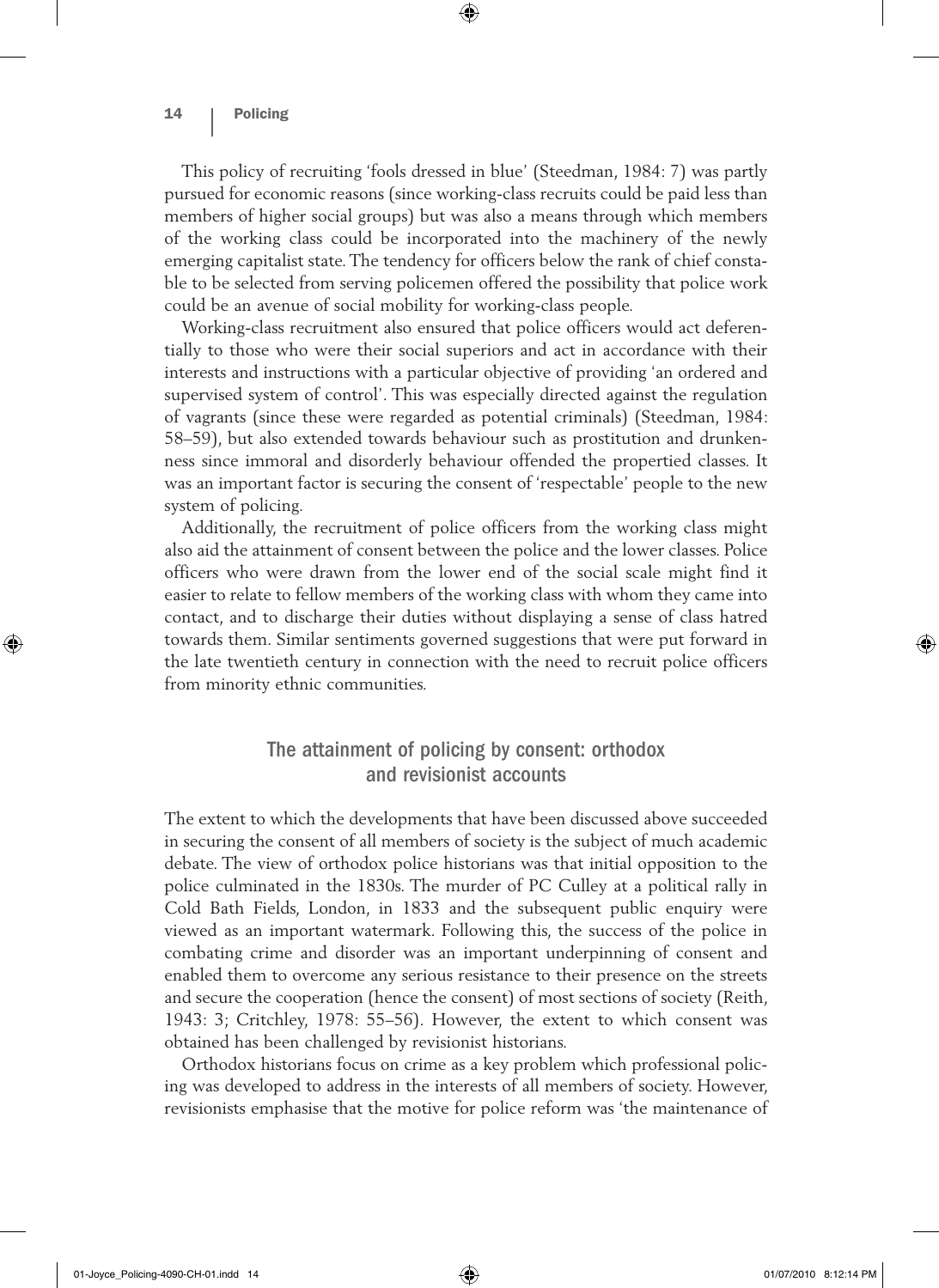order required by the capitalist class' (Reiner, 1985: 25), whose control over policing (exercised by local urban elites through the mechanism of the Watch Committee) enabled them to ensure that the attention of the police was directed at all actions that threatened to undermine it – 'crime, riot, political dissidence and public morality' (Reiner, 1985: 25). It was in the latter sense that police officers were depicted as 'domestic missionaries' whose purpose was to alter the behaviour and moral habits of the lower social orders (Storch, 1976).

⊕

Revisionist historians emphasised working-class hostility towards the new system of policing as evidence that the prime role of police work was to enforce discipline over this section of society. Storch drew attention to widespread opposition to the police in the middle decades of the nineteenth century within industrious working-class communities, which saw them as 'unproductive parasites' (men who did not work productively for a living) and viewed their presence as 'a plague of blue locusts' (Storch, 1975). Working-class resentment to the police, arising in part from their intrusions into working-class pastimes and leisure activities, has also been documented in a study of the Black Country (Philips, 1977).

Revisionist accounts thus reject the orthodox position that hostility towards the new police was a relatively short-lived phenomenon and instead conclude that consent was heavily determined by a person's position in the social ladder. The level of consent was greatest from the property-owning middle classes (including those who comprised the petty bourgeoisie, such as shop keepers) who stood to gain most from police activities. However, working-class hostility was more enduring. Those at the lower end of the social ladder, granted tolerance to the police which was, at best, 'passive acquiescence', broken by frequent outbreaks of conflict throughout the nineteenth century (Brogden, 1982: 202–228).

#### box 1.1

#### police property

Revisionist accounts suggest that a key role performed by the police in the nineteenth century was to regulate the behaviour of the lower social orders and to impose on them the moral habits and standards of behaviour of 'respectable' members of society. The elites who controlled policing were willing to give the police a relatively free hand to discharge this function (acting aggressively within the law or perhaps outside it) and this situation gave rise to the concept of 'police property' (Lee, 1981). This term is applied to social groups which possess little or no rights in society and thus are not in a position to formally object to their treatment by the police.

The definition of which groups constitute police property is not stable and changes over time. It may embrace any grouping whose habits or behaviour are deemed to be

*(Continued)*

♠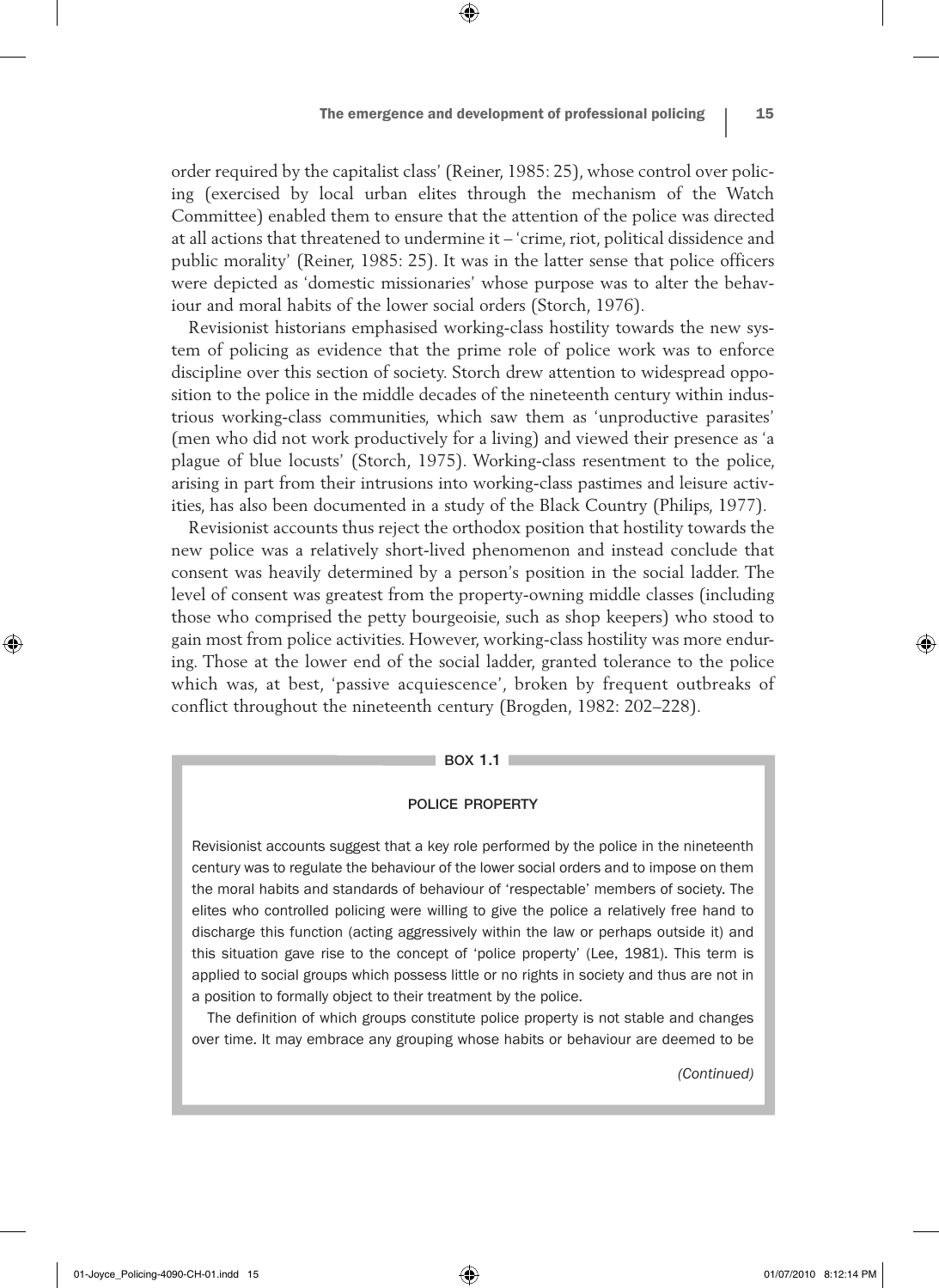#### *(Continued)*

unacceptable to those who wield power in society or those who are deemed to pose a threat to their social position. In nineteenth-century Liverpool, 'participants in the street economy' (Brogden, 1982: 232) were accorded this status, which was later imposed on minority ethnic communities in the twentieth century.

 $\textcircled{\scriptsize{*}}$ 

Although groups that are treated aggressively by the police lack formal means (or lack the access to these means) to redress their treatment, they may articulate their grievances through alternative methods. In Liverpool, for example, a link has been drawn between the outbreaks of disorder directed at the police by those who were regarded as police property in the nineteenth century and the riots that occurred in Toxteth in 1981 (Brogden, 1982). Outbreaks of disorder may give rise to pressures on the police from political or economic elites to alter their behaviour towards targeted social groups since continued mistreatment can lead to disorder on a scale that poses a threat to the existing social order.

# Police–working-class relationships in the early twentieth century

The relationship between the police and the working class showed signs of improvement during the early years of the twentieth century. Legitimacy (that is, an acceptance of the right of the police to function in civil society) became widespread even though specific interventions might be less acceptable, especially by those on the receiving end of them.

The incorporation of the working class into the British political institutions tended to defuse some of the hostility towards the police within working-class communities (Reiner, 1985: 61). One local study suggested that in the decade following the First World War 'the whole pattern of relations between the police and the working class in North London had begun slowly, but subtly, to change from outright physical confrontation to an unwritten system of tacit negotiation' (Cohen, 1979, quoted in Fitzgerald et al., 1981: 119). The generally improved relationship between police and public can be explained by several changes which occurred after the First World War affecting 'the conditions and composition of the … working class … the position of youth within the generational division of labour, and … the changing function of the police force in the developing structure of the capitalist state'. These resulted in changing the relations between the police and working class 'from outright confrontation to an unwritten system of tacit negotiation' (Cohen, 1979, quoted in Fitzgerald et al., 1981: 119).

Subsequent developments included the greater level of working-class affluence after the Second World War, which created a more socially integrated society. These changes underpinned what has been described as 'the golden age of policing', which was 'marked by popular respect and obedience for authority' (Fielding, 1991: 36) and led to the conclusion that:

01-Joyce\_Policing-4090-CH-01.indd 16 (a) 01/07/2010 8:12:14 PM

⊕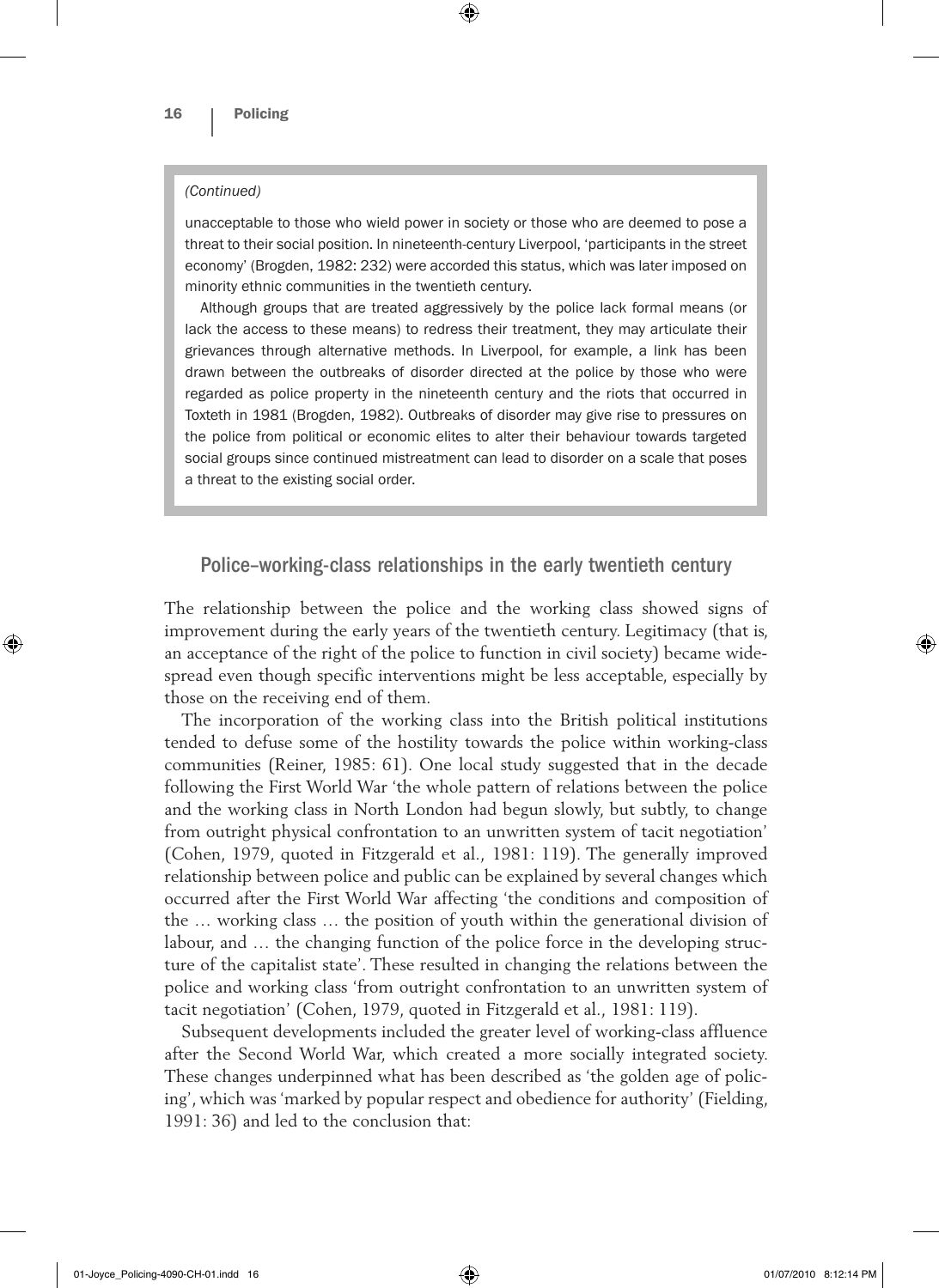by the 1950s, 'policing by consent' *was* achieved in Britain to the maximal degree it is ever attainable – the wholehearted approval of the majority of the population who do not experience the coercive exercise of police powers to any significant extent, and *de facto* acceptance of the legitimacy of the institution by those who do. (Reiner, 1985: 51)

⊕

#### The development of new policing in Ireland

The 'old' system of policing in Ireland was performed by high constables (appointed by County Grand Juries) and petty constables (appointed by Court Leets or Sheriffs Tourns, operating at parish level). By the eighteenth century this system was ineffective.

Initial reform sought to shore up the old system. In 1738 County Grand Juries were empowered to appoint a number of sub-constables (initially four and, in 1783, eight) in each barony (a barony being derived from Tudor administration in Ireland and was the unit of administration below the county). These constables were paid and assisted the magistrates and parish constables. In 1749 county magistrates were empowered to appoint constables in places where no local appointments had been made.

Further reform took place in 1787 when, outside Dublin, the Lord Lieutenant was authorised to appoint chief constables for each baronial district. County Grand Juries would appoint sub-constables to these districts. Much of the day-today operations of the force was performed by magistrates, thus providing an element of local control. This measure was augmented by a further piece of legislation in 1792. However, neither provided for a system of policing that operated throughout Ireland (in particular because County Grand Juries became increasingly reluctant to appoint constables) and much reliance was placed on the military to counter disturbances that occurred in the late eighteenth and early decades of the nineteenth century.

In order to deal with this problem, a further measure of police reform occurred in 1814 when the Peace Preservation Force (usually referred to as Peelers) was created. This legislation enabled the Lord Lieutenant to declare a county (or a barony or a half barony) to be in a state of disturbance. Having done this, a stipendiary magistrate, who exercised control over all local magistrates in the disturbed area, was appointed. A police force consisting of a chief constable and up to 50 constables would effectively garrison the area until the disturbance had passed. Constables who served in this force were usually from a military background. Initially, local ratepayers footed the bill for this force, but in 1817 an amendment to the legislation permitted central government to contribute up to two-thirds of the cost. By 1822 the force numbered around 2,300 and operated in about half of Ireland's counties. Its effectiveness was adversely affected by factors that included the small size of the force, hostility from the public and the deployment of constables in small detachments (Palmer, 1988: 231).

♠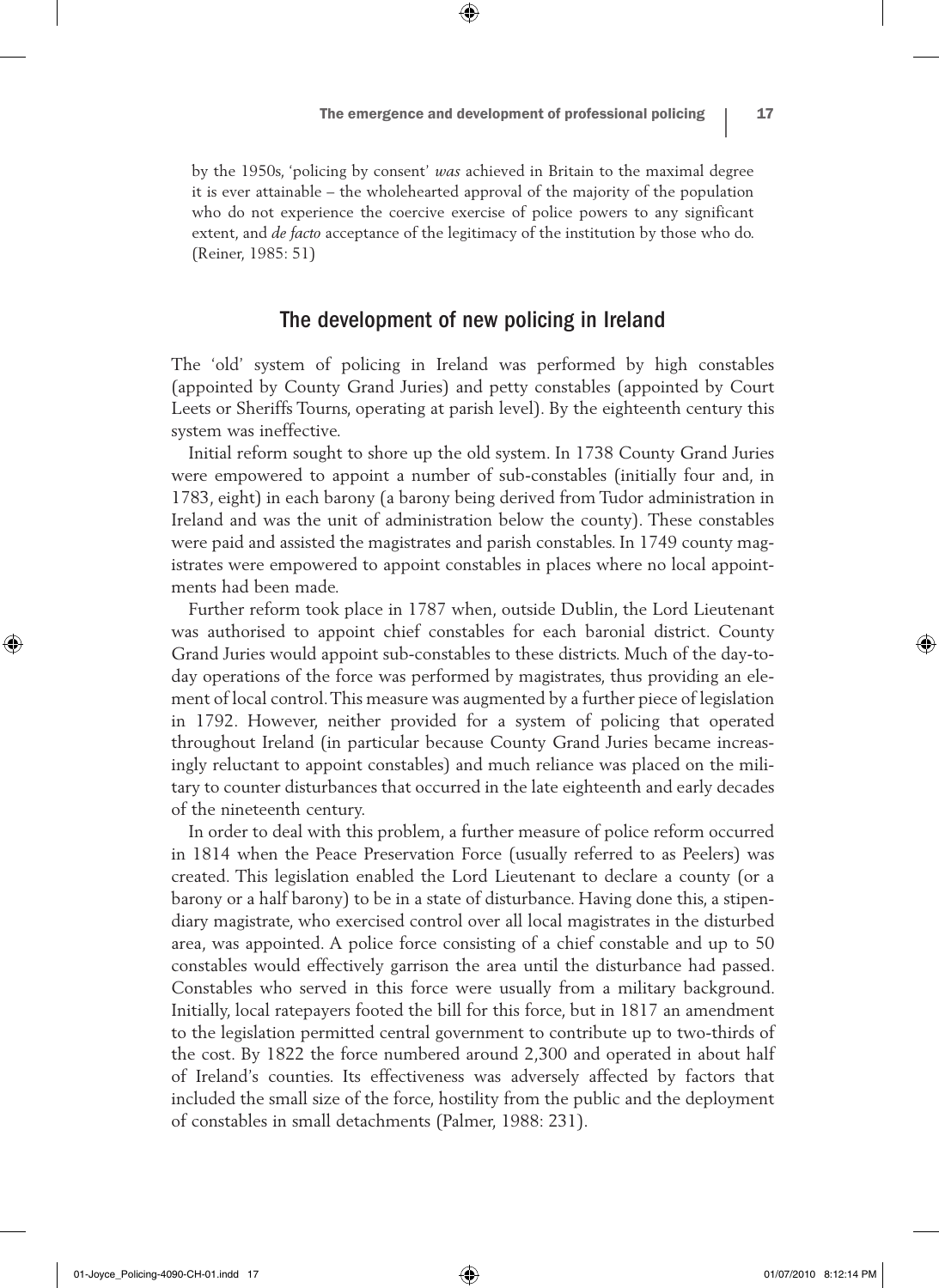#### 18 | Policing

#### The development of new policing in Ireland – the Irish Constabulary

⊕

The legislation of 1787 and 1792 was replaced by the 1822 Irish Constabulary Act. The initial intention of the government was to place this new police force under the control of the government, but compromises were made whereby the barony remained the basic unit of police organisation. The Lord Lieutenant appointed a chief constable to each barony and in turn he appointed a number of constables. County magistrates retained the power to also appoint constables and subconstables, but the use of this power was gradually relinquished. The chief constable was required to submit a report to the Lord Lieutenant every three months.

Baronies were grouped into the four provincial areas, and in each the Lord Lieutenant appointed an Inspector General (sometimes referred to as a General Superintendent). The Inspector Generals' role included drawing up general regulations for the police in their area. At first, the full cost of policing was met by central government, but subsequently county ratepayers met half of the costs.

The style of policing provided by the Irish Constabulary was paramilitary. Constables were armed and housed in barracks and police stations throughout Ireland. The great bulk of constables were from Catholic backgrounds, but the officers tended to be Protestant.

Further reform was provided by the 1836 Irish Constabulary Act. The main effect of this measure was to centralise control over policing. The four provincial areas headed by an Inspector General were replaced by one Inspector General and two deputies, who exercised control throughout Ireland (with the exception of Dublin). A hierarchy was established through the creation of the rank of Head Constable as the highest rank to which those who joined as ordinary constables could aspire. The more senior officers (including chief constables) were usually appointed from outside the force. After 1846 the government fully funded the Irish Constabulary.

Much of the work of the new force was directed at disturbances that were a frequent feature of Irish political life. The role of the Irish Constabulary in dealing with Fenian violence was recognised by the Queen, who renamed the force the Royal Irish Constabulary (RIC) in 1867. The force was abolished following the introduction of partition in 1922. However, the RIC was the model for the policing arrangements conducted in Northern Ireland by the newly-formed Royal Ulster Constabulary.

#### Policing in Dublin

Policing in Dublin differed from the system throughout the remainder of Ireland. Initially, the City of Dublin Corporation superintended the parish constables and night watch, although in the early 1720s it devolved some of its powers on to Dublin's parishes. In 1778, the 21 parishes were divided into six units termed 'wards', and constables were appointed by the Ward Mote Courts.

01-Joyce\_Policing-4090-CH-01.indd 18 01/07/2010 8:12:14 PM

⊕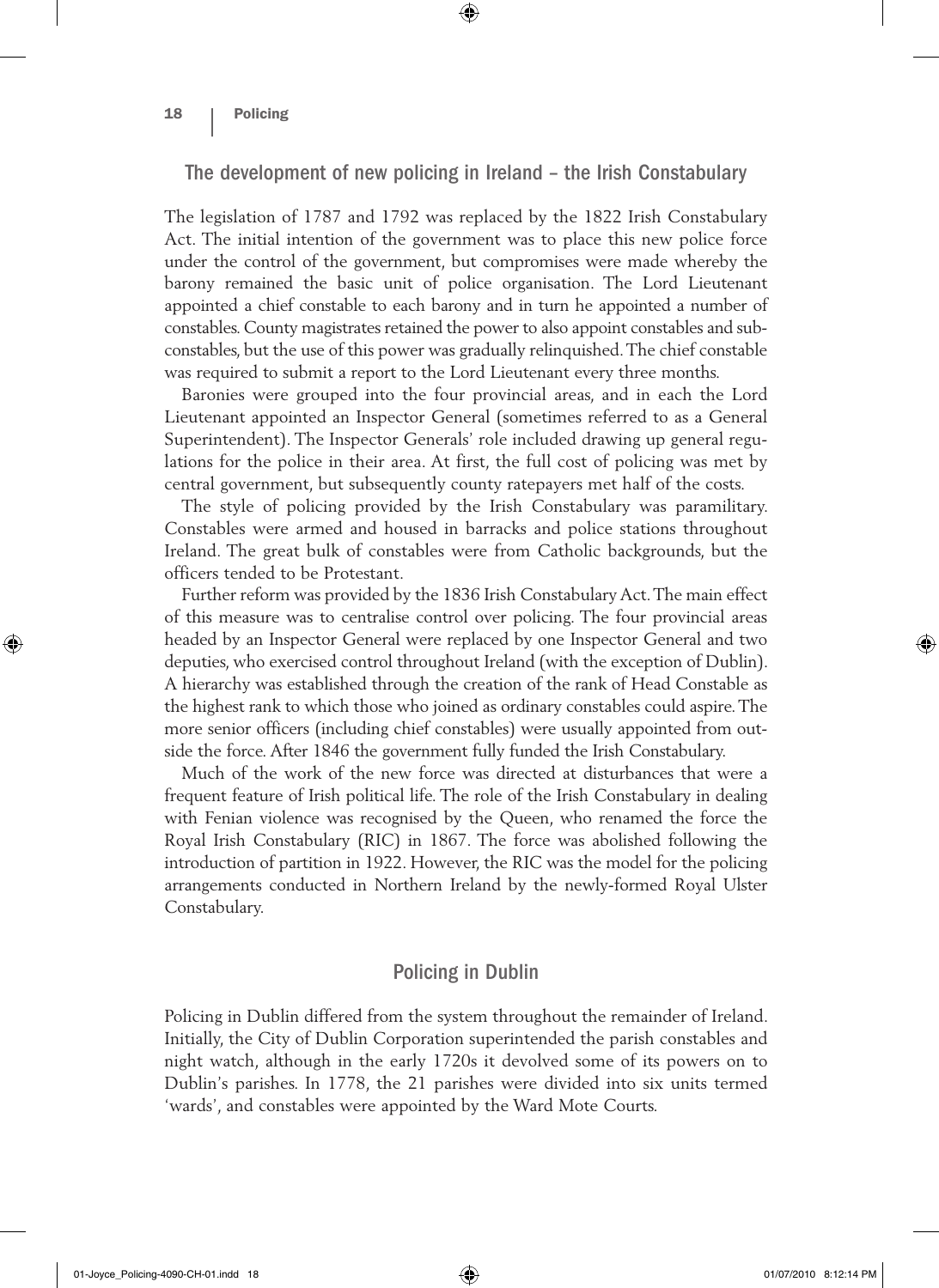Dublin became the first area in the United Kingdom to be provided with a 'new' policing system. The 1786 Dublin Police Act established the Dublin Metropolitan Police District headed by a High Constable. The Police District was divided into four districts, each headed by a chief constable. A salaried magistrate was appointed to each of these districts, appointed by the Lord Lieutenant. The police force was armed, officers were paid and were mainly Protestant.

⊕

A brief period of local control exerted by the Dublin Corporation over policing was initiated in 1795 but abandoned in 1798 when the four districts were restored. The Lord Lieutenant appointed a Superintendent Magistrate for Dublin and he appointed a High Constable for Dublin and the four chief constables who headed each district. A government-appointed magistrate (a divisional justice) was also appointed to each of the four districts. The 1808 Dublin Metropolitan Police Act extended the jurisdiction of the force which now operated over six districts.

Subsequent reform replaced the Superintendent Magistrate and Divisional Justices. By 18 divisional justices (three per district), 12 of whom were appointed by the Lord Lieutenant and six by the Dublin Corporation. The 1836 Dublin Police Act removed the last vestiges of local control over the force, which was placed in the hands of the Chief Secretary for Ireland, with day-to-day control being vested in the hands of two magistrates appointed by the Lord Lieutenant.

One of the key roles of the Dublin Metropolitan Police was to control social conduct, and they were frequently accused of doing this in an aggressive manner.

# The development of new policing in Scotland

Scottish policing rested on the voluntary principle, the first constables being appointed in 1617. In the cities, the constables were augmented by watchmen to guard the area at night. By the eighteenth century, constables appointed by the Justices performed a range of functions in connection with the maintenance of order and were empowered to summon public aid in order to quell disturbances. Although they were often paid, their tenure in office was of a limited duration.

A professional police force was briefly established in Glasgow in 1779, but collapsed because there was no provision for it to be supported by the levying of a local rate (Donnelly and Scott, 2005: 45–46). The 1800 Glasgow Police Act provided for a professional police force for that city, whose underlying ethos was that of crime prevention. It was financed by a rate levied on houses and businesses by the City Council and was under the control of the Lord Provost, three baillies (magistrates) and nine commissioners who were elected each year from the traders and merchants of the City (Donnelly and Scott, 2005: 47).

Separate Acts of Parliament subsequently established similar policing arrangements for a number of other cities and burghs. A general power to establish professional police forces in the burghs was provided by the 1833 Burghs and Police

♠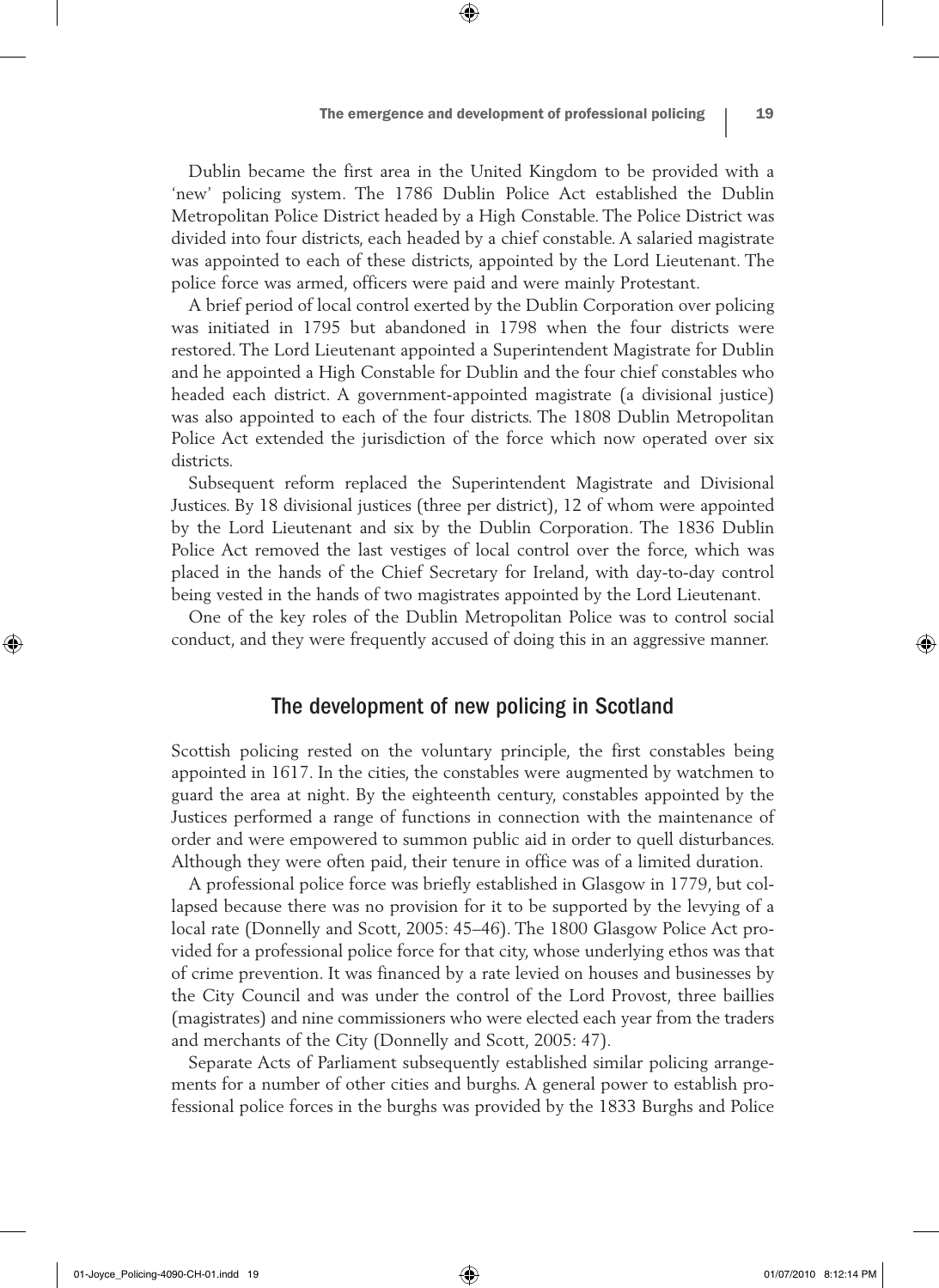#### 20 | Policing

(Scotland) Act, which also enabled burghs to adopt powers relating to cleansing, lighting and paving. The Policing of Towns (Scotland) Act 1850 and the General Police and Improvement (Scotland) Act 1862 extended these powers to other urban areas and this resulted in the creation of around 100 burgh police forces.

 $\textcircled{\scriptsize{*}}$ 

The 1857 Police (Scotland) Act imposed a compulsory requirement on the commissioners of supply in each county (who performed most of the local government functions in these areas until their replacement by county councils by the 1890 Local Government (Scotland) Act) to establish police forces in the counties and also permitted existing burgh forces to be amalgamated with the county force if the magistrates and town council of the burgh and the commissioners of supply in the county were agreed on this course of action.

These forces were administered by a police committee that consisted of a maximum number of 15 commissioners and the Lord Lieutenant and Sheriff of the county. The commissioners of supply were responsible for levying a 'police assessment' to finance the force and a key role of the police committee was to appoint a chief constable, who was responsible for the day-to-day activities of the force and for appointing and dismissing constables.

# The contemporary structure and organisation of policing in the United Kingdom

This section seeks to briefly update the historical material presented above and chart key developments concerned with the current structure and organisation of policing in the United Kingdom.

#### England and Wales

The structure of policing in England and Wales was provided for by the 1964 Police Act and the 1972 Local Government Act. The 1964 Act enabled the Home Secretary to compel police force amalgamations, the first of which was the creation of the Mid Anglia Constabulary in 1965. The 1972 measure provided for the alignment of police forces with the newly-created structure of local government and eventually resulted in the formation of 43 separate police forces each with its own police authority. Each force is headed by a chief constable (the term 'commissioner' being used in London for the Metropolitan Police Service).

Each force is divided into a number of territorial areas. These were formerly referred to as divisions, although the term Basic Command Unit (BCU) is now commonly used by many forces. Divisions/BCUs are usually under the control of a chief superintendent, although the Metropolitan Police Service utilises the term commander for an officer performing this function.

⊕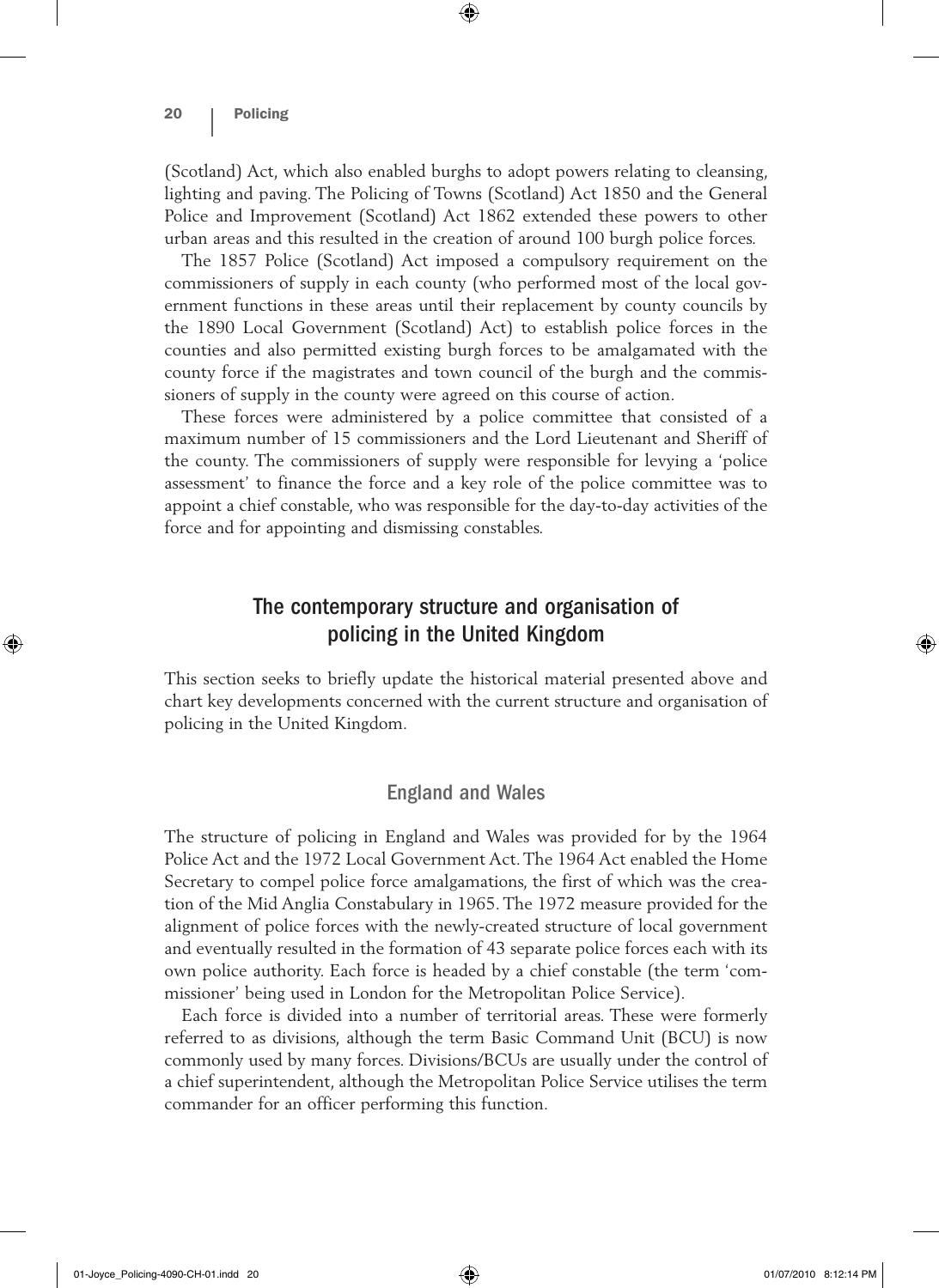#### Basic Command Units (BCUs)

⊕

Basic Command Units play an integral role in contemporary policing. They are 'the main operating unit of police forces' (Loveday et al., 2007: 10), are responsible for delivering 'the vast bulk of everyday policing services' (HMIC, 2005: 13) and are central in attaining the objectives put forward by recent Labour governments in reducing both the level and the fear of crime (Home Office, 2001). Their key role is to deliver level-1 services and they also gather criminal intelligence, conduct criminal investigations and provide rapid responses to emergencies (Loveday et al., 2007: 10). They have been described as the key level 'at which there is engagement between the police and local communities' (HMIC, 2001: 15), in particular through BCU involvement with crime and disorder reduction partnerships (CDRPs).

However, BCUs have not developed in a standardised fashion and their structure and organisation is subject to considerable variation across England and Wales. They are not necessarily coterminous with local authorities or CDRPs: in 2007 there were 375 CDRPs and 228 BCUs, which meant that some BCUs had to deal with more than one CDRP (Loveday et al., 2007: 34). It has been noted (HMIC, 2004: 76–77) that they differ in size, some comprising over 1,000 officers whereas others have below 200. This means that the resources, in terms of both finance and personnel, that their commanders have at their disposal to address the wide range of local problems they are required to deal with is subject to considerable variation across the country.

#### Northern Ireland

During the 1990s, attempts were made to find a political solution to the political violence in Northern Ireland. These culminated in the signing of the 1998 Good Friday Peace Agreement. This created a new structure of devolved government for Northern Ireland, consisting of the Northern Ireland Assembly and an executive headed by a first minister and composed of representatives of Northern Ireland's main political parties, which entered into a power-sharing arrangement.

One aspect of the Belfast (or 'Good Friday') Agreement was the establishment of a commission to examine the future policing arrangements in Northern Ireland. This took the form of an enquiry (Independent Commission on Policing in Northern Ireland, 1999) that was chaired by Chris Patten. This recommended the creation of a Police Service for Northern Ireland, overseen by a Northern Ireland Policing Board that would monitor the efficiency and effectiveness of the force, and act as the equivalent of a police authority that exists in England, Wales and Scotland. This Board and the new police force were created by the 2000 Police (Northern Ireland) Act.

The Board is composed of 19 political and independent members. Sinn Fein initially refused to join the Northern Ireland Policing Board, one of its main objections

01-Joyce\_Policing-4090-CH-01.indd 21 01/07/2010 8:12:14 PM

⊕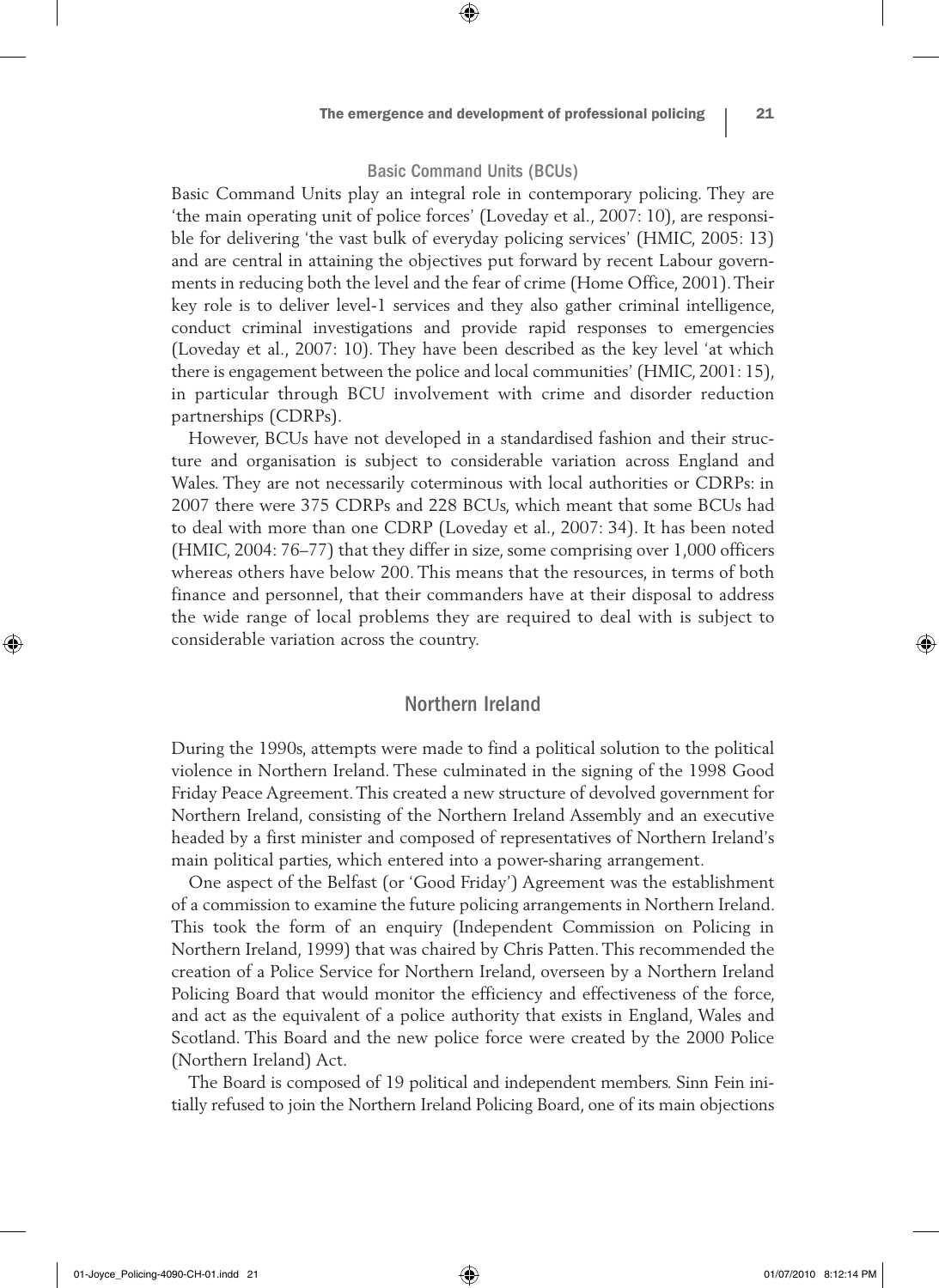being that insufficient power over policing had been devolved locally. However, in February 2007 Sinn Fein agreed to join the Northern Ireland Policing Board and to participate in the district policing partnerships. This decision paved the way for the ultimate devolution of police and criminal justice functions to the Northern Ireland Assembly, which was finally achieved in early 2010.

⊕

This new police force took over from the RUC on 4 November 2001. Its features included recruiting new members on the basis of 50% Catholics and 50% non-Catholics from April 2002 until a target figure of 30% Catholic membership (as recommended by Patten) had been attained. By early 2008 this target was relatively close to being reached. The force numbers around 7,500 officers and almost 4,000 civilian staff. Its budget in 2008/09 was almost £1.2 billion, which the Policing Board negotiates with the Northern Ireland Office.

# Scotland

No significant measures affecting the structure of policing were passed following the enactment of the 1890 Local Government (Scotland) Act until 1975, although the process of consolidation derived from the 1967 Police (Scotland) Act reduced the number of forces from 49 in 1945 to 22 in 1968 (Gordon, 1980: 30). The 1973 Local Government (Scotland) Act, when implemented in 1975, further reduced the number of forces to eight – six covered areas controlled by one regional authority and two covered more than one regional authority. These forces are maintained either by a police authority or a joint police board. The universal introduction of a unitary system of local government for Scotland that was created by the 1994 Local Government etc (Scotland) Act did not affect the structure of policing.

Since 1999, policing has been a devolved responsibility to the Scottish government that comes under the overall jurisdiction of the Cabinet Secretary for Justice. In June 2009 there were in excess of 17,000 police officers in Scotland and around 6,500 civilian employees. The overall cost of policing is above £1 billion a year (HMIC Scotland, 2009: para 1.7).

#### QUESTION **L**

**Analyse the measures that were pursued to secure the principle of policing by consent. To what extent had this been achieved by the end of the nineteenth century?**

To answer this question you should draw upon the material above and consult some of the material to which reference is made. In particular you should:

- Discuss what you understand by the concept of 'policing by consent';
- Examine the methods that were introduced to secure the implementation of this principle;

♠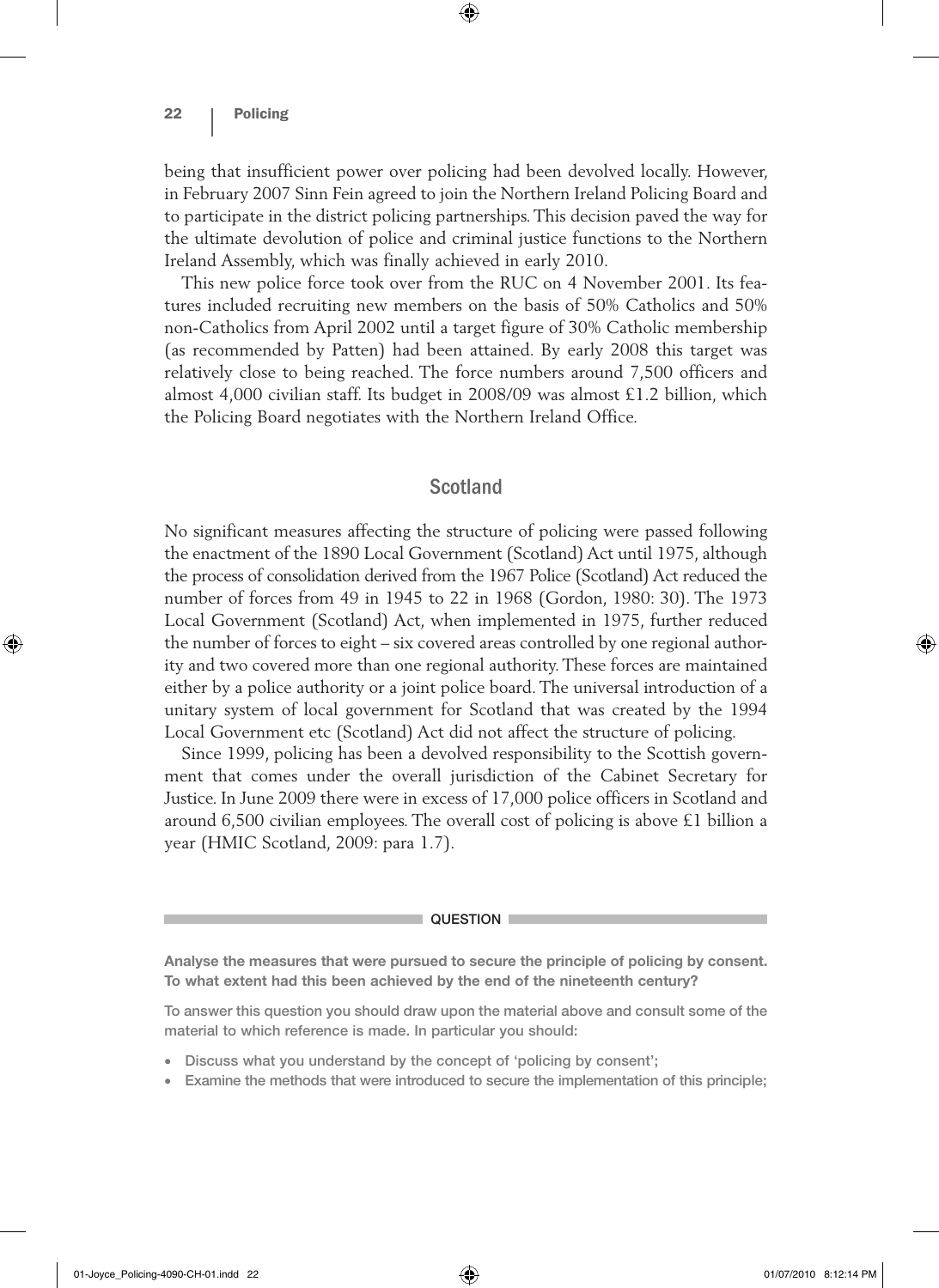• Evaluate the extent to which policing by consent had been achieved, contrasting the orthodox and revisionist accounts;

⊕

• Present a conclusion in which the shortcomings in both orthodox and revisionist accounts are considered.

#### **REFERENCES**

Brogden, M. (1982) *The Police: Autonomy and Consent.* London: Academic Press.

Brown, A. (1998) *Police Governance in England and Wales*. London: Routledge.

Cohen, P. (1979) 'Capitalism and the Rule of Law', Paper presented at the National Deviancy Conference and Conference of Socialist Economists, London, January, reproduced in M. Fitzgerald, G. McLennan and J. Pawson (eds), (1981), *Crime and Society: Readings in History and Theory*. London: Routledge.

Critchley, T. (1978) *A History of Police in England and Wales* (revised edition). London: Constable. Cumming, E., Cumming, I. and Edell, L. (1965) 'Police as Philospher, Friend and Guide', *Social* 

*Problems*, 22(3): 276–286. Davey, B. (1983) *Lawless and Immoral: Policing a Country Town 1838–1857*. Leicester: Leicester University Press.

Donnelly, D. and Scott, K. (eds) (2005) *Policing Scotland.* Cullompton, Devon: Willan Publishing. Eastwood, D. (1994) *Governing Rural England.* Oxford: Oxford University Press.

Emsley, C. (1983) *Policing and Its Context 1750–1850.* Basingstoke: Macmillan.

Fielding, N. (1991) *The Police and Social Conflict: Rhetoric and Reality*. London: Athlone Press. Fitzgerald, M., McLennan, G. and Pawson, J. (1981) *Crime and Society: Readings in History and Theory*. London: Routledge.

Gordon, P. (1980) *Policing Scotland.* Glasgow: Scottish Council of Civil Liberties.

Her Majesty's Inspectorate of the Constabulary (HMIC) (2001) *Going Local – the BCU Inspection Handbook*. London: HMIC.

Her Majesty's Inspectorate of Constabulary (HMIC) (2004) *Modernising the Police Service: A Thematic Inspection of Workforce Modernisation – the Role, Management and Deployment of Police Staff in England and Wales*. London: Home Office.

Her Majesty's Inspectorate of Constabulary (HMIC) (2005) *Closing the Gap*: *A Review of the 'Fitness for Purpose' of the Current Structure of Policing in England and Wales*. London: HMIC.

Her Majesty's Inspectorate of Constabulary Scotland (2009) *Independent Review of Policing: A Report for the Cabinet Secretary for Justice.* Edinburgh: HMIC Scotland.

- Home Office (2001) *Policing a New Century: A Blueprint for Reform.* Cm 5326. London: TSO.
- Independent Commission on Policing in Northern Ireland (1999) *A New Beginning: Policing in Northern Ireland. The Report of the Independent Commission on Policing in Northern Ireland*. London: TSO.
- Joyce, P. (1991) 'Recruitment Patterns and Conditions of Work in a Nineteenth-century Urban Police Force: A Case Study of Manchester 1842–1900', *Police Journal*, LXIV (2): 140–150.

⊕